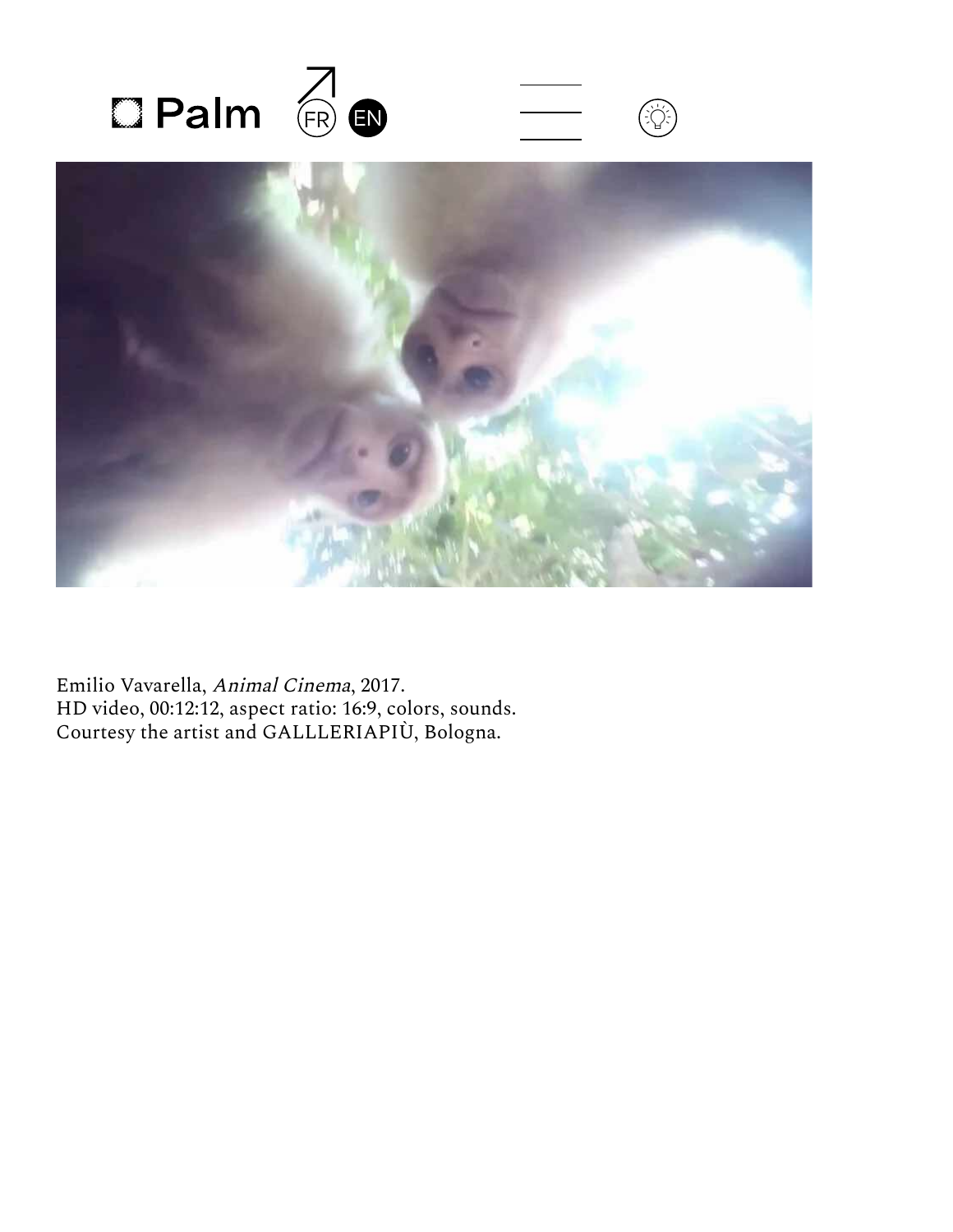# ANIMAL CINEMA

For this second issue of PALM, "New Visions of the Living World", I have invited a number of artists who have sought to escape anthropocentrism, to share their experiences and thoughts in the section (Un)cover Letter. We are here with Emilio Vavarella, who reveals behind-the-scenes and after-the-fact reflections on his video piece Animal Cinema (2017). Federica Chiocchetti / Photocaptionist

Animal Cinema (2017) is my first film. It stems from my art practice and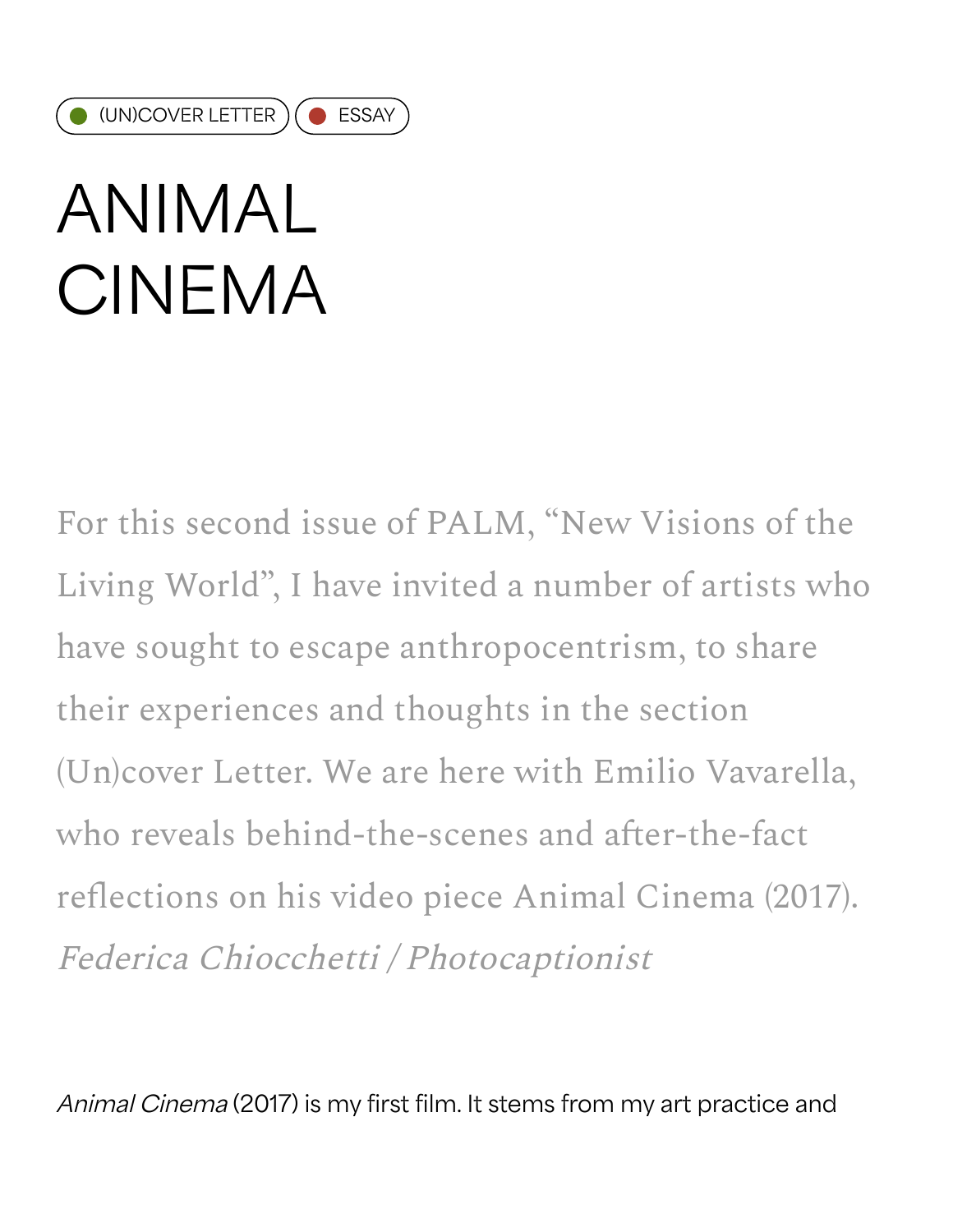expands my investigation of non-anthropocentric audiovisual experiences. I believe that a new regime of moving images is emerging in the tension between ideas of sensorial contact, encounter and closeness, and the presence of the unthought, the unsummonable, the inexplicable and undecidable. In what follows, I describe the thinking process behind the work and lay down the basis for my philosophical understanding of nonanthropocentric images. I created Animal Cinema through the montage of found footage that shows animals autonomously operating stolen GoPro cameras. These video materials, downloaded from YouTube between 2012 and 2017, are reorganized in Animal Cinema as a constant unfolding of nonhuman modes of being. Although the videos jump from one animal kingdom to another, bridging sandy beaches, underwater worlds, rocky mountains, forests, skies and urban environments, Animal Cinema tries to hide all cuts and all human editing. If Bernhard Siegert is right, and "the difference between humans and animals is one that depends on the mediation of a cultural technique", we are witnessing the rise of techniques that remediate such a difference  $^{\rm 1}$  "Perhaps", wrote Deleuze and Guattari in What is Philosophy?, "art begins with the animal"  $2$ . Or perhaps we have inadvertently moved beyond Pooja Rangan's idea of "handing over the media apparatus" to non-humans in order to engender interactions that destabilize a traditional view of the subject <sup>3</sup>. *Animal Cinema,* in fact, could

Animal Cinema (2017) is my first film. It stems from my art practice and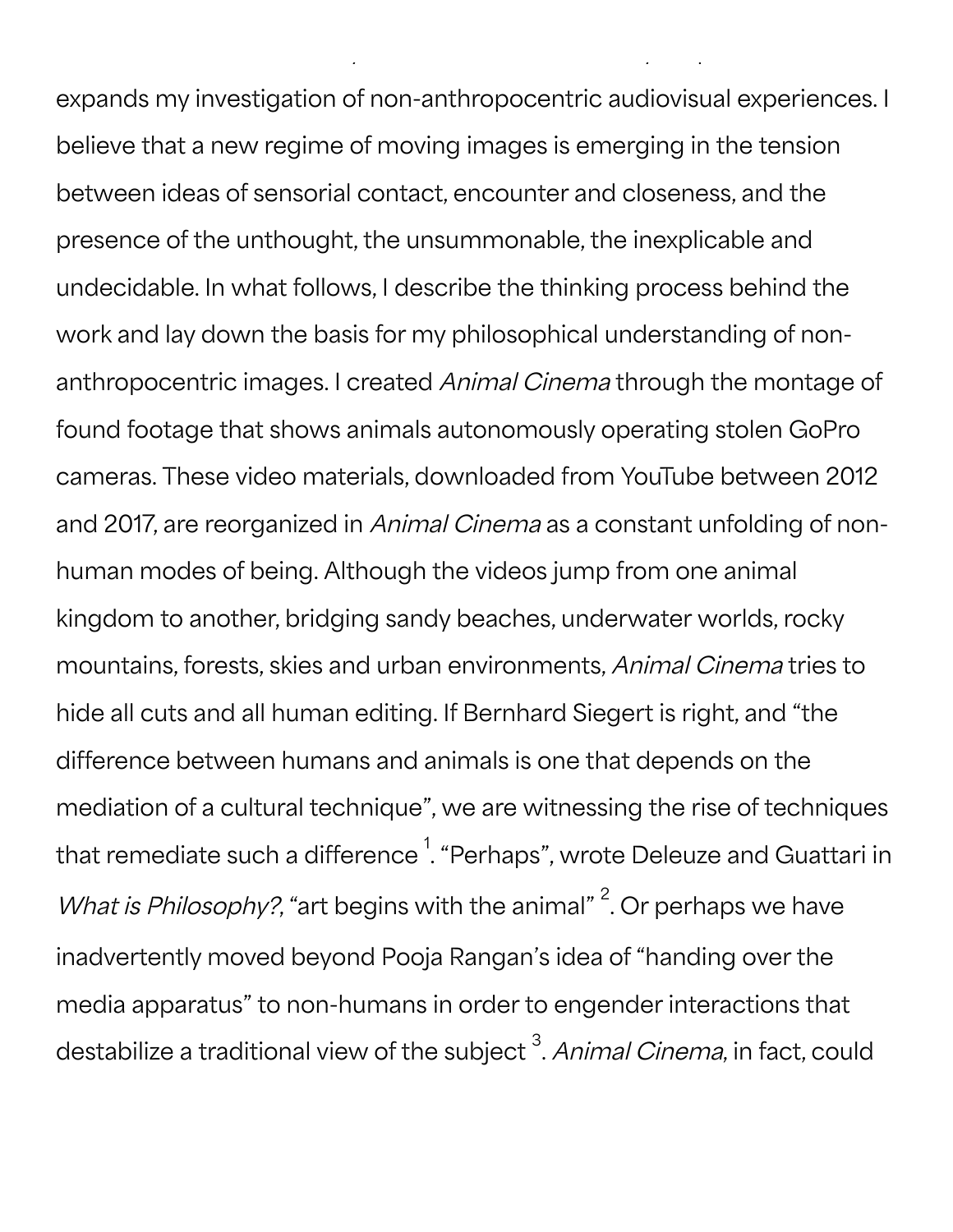demonstrate that the idea of "handing over" is unnecessary if non-human animals have the opportunity to take the initiative. "Non-human actors", confirms Nigel Thrift, "are increasingly acting within the corral that used to be called human, making new materials [in this case videos] that are not one thing or the other but weave together elements of both"  $^{\rm 4}.$ 

My filmic approach is particularly inspired by the work of French philosopher Gilles Deleuze, and builds upon the conclusion of his second volume on cinema, Cinema 2: The Time-Image, which ends by suggesting a fundamental link between cinema and intelligibility. I believe that we are experiencing a shift in the readability of cinematic images, a shift in their intensities, a shift in how these images come about and in how we relate to them. Animal Cinema expresses all these intuitions through its articulation of cinematic animality. To see the body of the animal in action is to learn something about it, moving closer to the non-human fabric of the world. "There is as much thought in the body as there is shock and violence in the brain", said Deleuze <sup>5</sup>. Thus, *Animal Cinema* evokes the animality within our own thinking process, because, according to Deleuze and Guattari, "thought searches […] less in the manner of someone who possesses a method than [in the manner] of a dog that seems to be making uncoordinated leaps"  $^6$ . Yet, to watch is to think, and to think is "to learn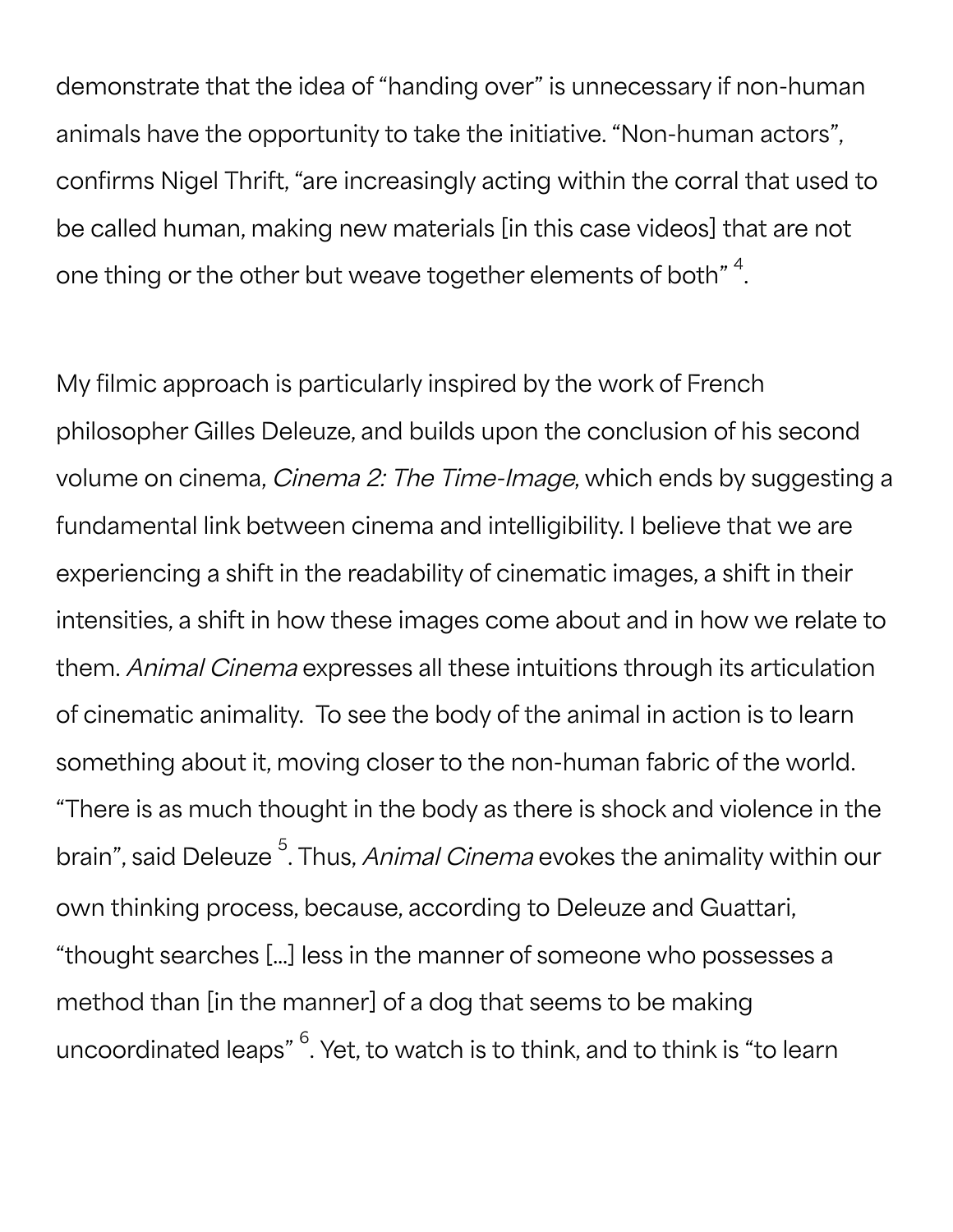what a non-thinking body is capable of"  $^{7}$ . The more we learn about nonhuman bodies, the more we understand them as sites of non-human thought.

Structurally, Animal Cinema is composed of long shots edited together through a montage that highlights continuity, proximity, sensorial contact and constant becoming. "What constitutes sensation is the becoming animal", wrote Deleuze and Guattari  $^8$ . And non-anthropocentric intensities seem to emerge from the unfolding of images of improbable encounters and sensorial proximity. In other words, these images seem to strive for a contact testified by the imprint of the creatures populating Animal Cinema. "Cinema," says Deleuze, "can bring us close to things or take us away from them and revolve around them, [suppressing] both the anchoring of the subject and the horizon of the world"  $^9$ . And in *Animal Cinema* we revolve so closely around the animal that we literally end up inside its mouth and enveloped by its tentacles.

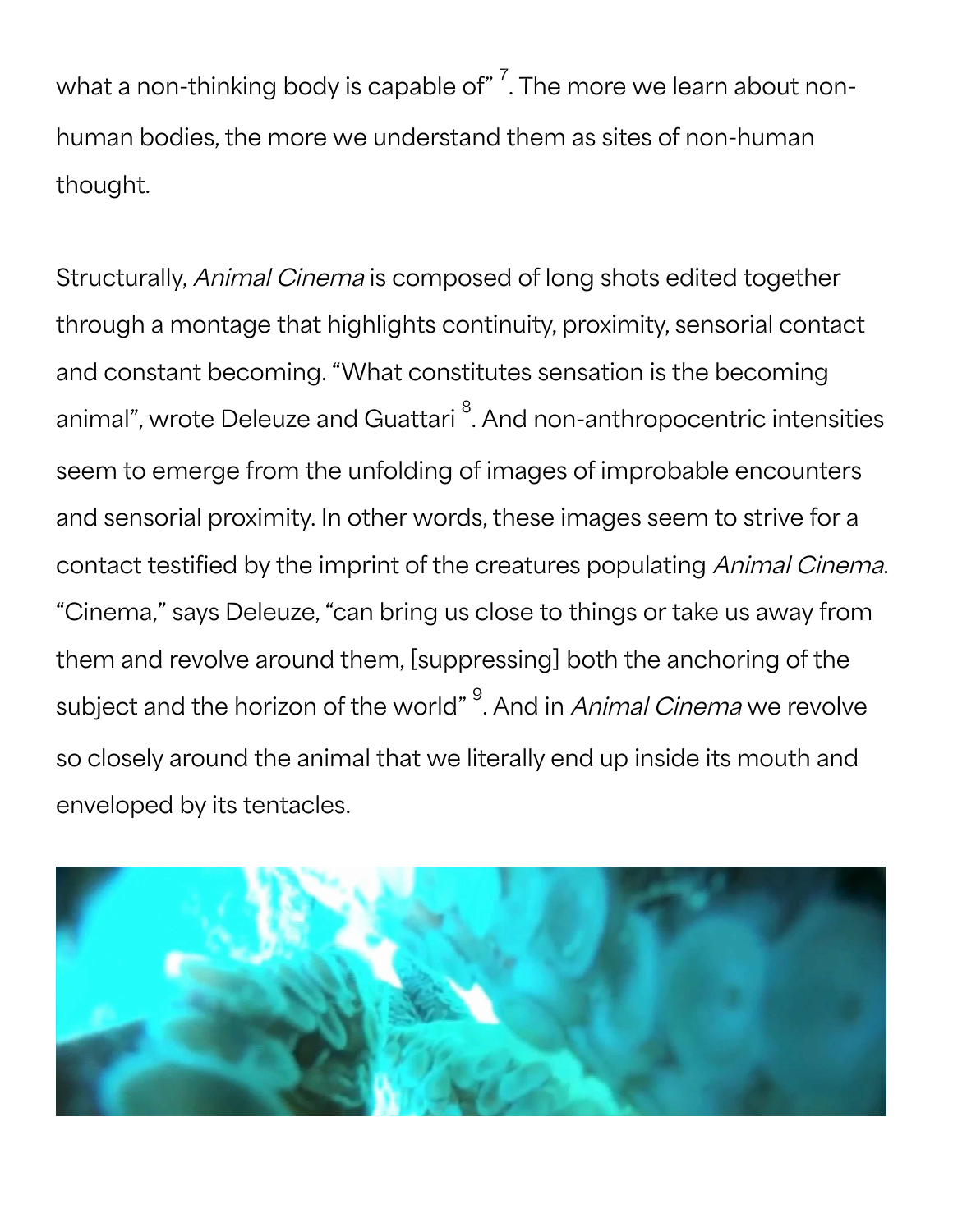

Emilio Vavarella, Animal Cinema, 2017. HD video, 00:12:12, aspect ratio: 16:9, colors, sounds. Courtesy the artist and GALLLERIAPIÙ, Bologna.

I chose this form for *Animal Cinema* because I consider its images as paradigmatic examples of the shift toward non-anthropocentrism that I've noticed within contemporary moving image regimes. This is certainly brought about by structural transformations, capitalist accelerations, cultural reformulations, aesthetic reconfigurations, technological innovations, and new material and conceptual possibilities. According to Deleuze, cinema responds to its crisis first and foremost by turning on itself: with apparently "no more stories to tell, it would take itself as object and would be able to tell only its own story"  $^{\rm 10}$ . Deleuze's intuition of an increasingly more automated "cinema about cinema" seems to prefigure a contemporary cinema in which the human is neither at the center nor necessary. We may no longer be in a world that, following Jean-Luc Godard's vision, was "making cinema for itself"  $^{\mathsf{11}}$ . Rather, we may be in a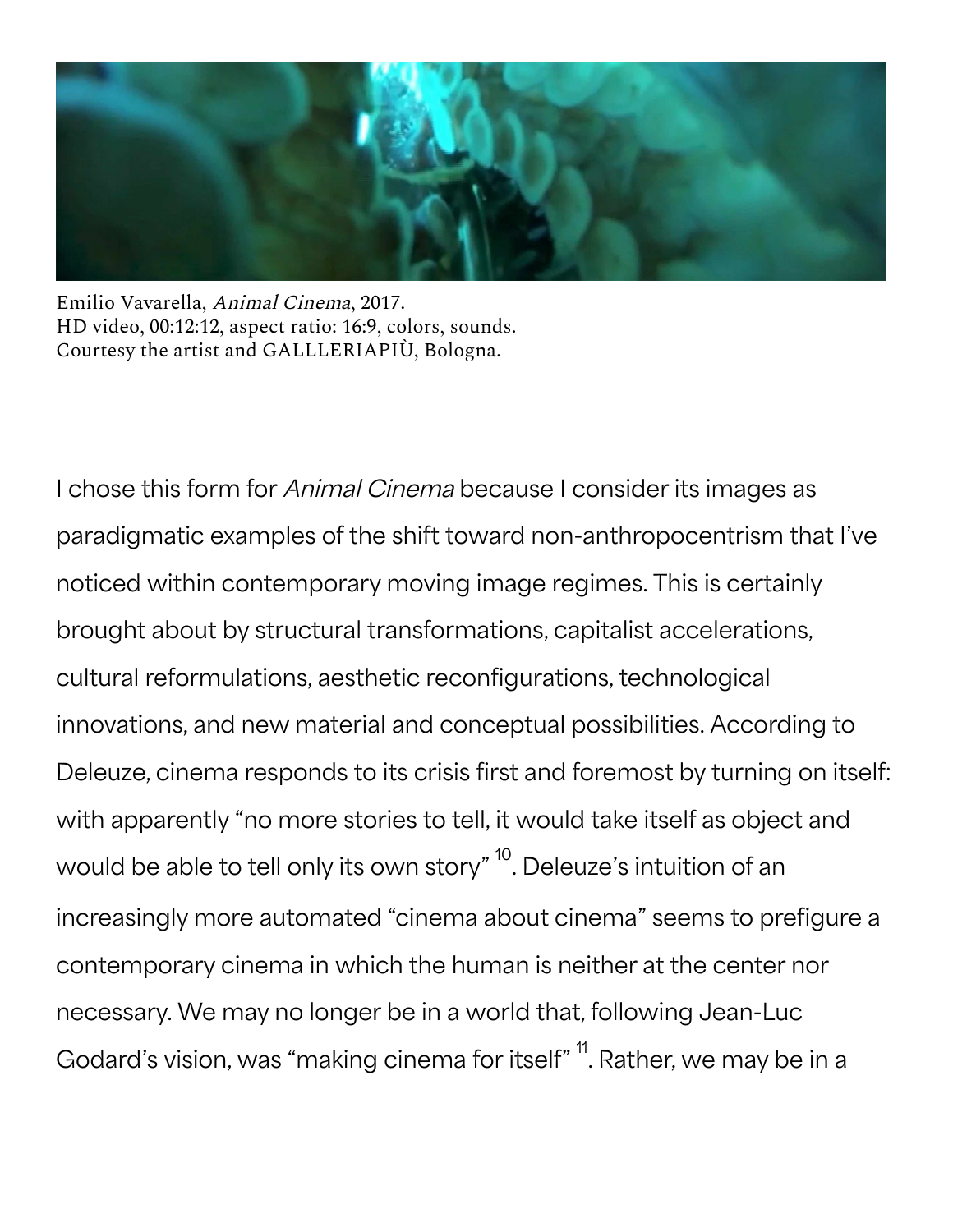world that keeps remaking and remixing the film of its own modes of being – human and non-human – all together and simultaneously.

We can feel non-anthropocentric images. But how can we analyze them? One possibility is that of using Deleuze's typology of images. His work on cinema revolves around the concepts of movement-image and time-image. These concepts were produced in strict dialogue with the classification of images and signs of American logician Charles Sanders Peirce, and with the support of the philosophy of Henry Bergson. To begin discussing the movement-image, we first need to clarify what we mean by movement. In Deleuze's work movement depends on something that happens in time, and that extends and unfolds itself in time through movement. Movement is understood as something that takes place, that requires placement, and that modifies and activates space. Deleuze commented on Bergson's first thesis on movement, originally presented in L'évolution créatrice, as follows: "Movement is distinct from the space covered. Space covered is past, movement is present, the act of covering. The space covered is divisible, indeed infinitely divisible whilst movement is indivisible, or cannot be divided without changing qualitatively each time is divided"  $^{\rm 12}$ .

For Deleuze, cinema is not experienced as a "movement with positions in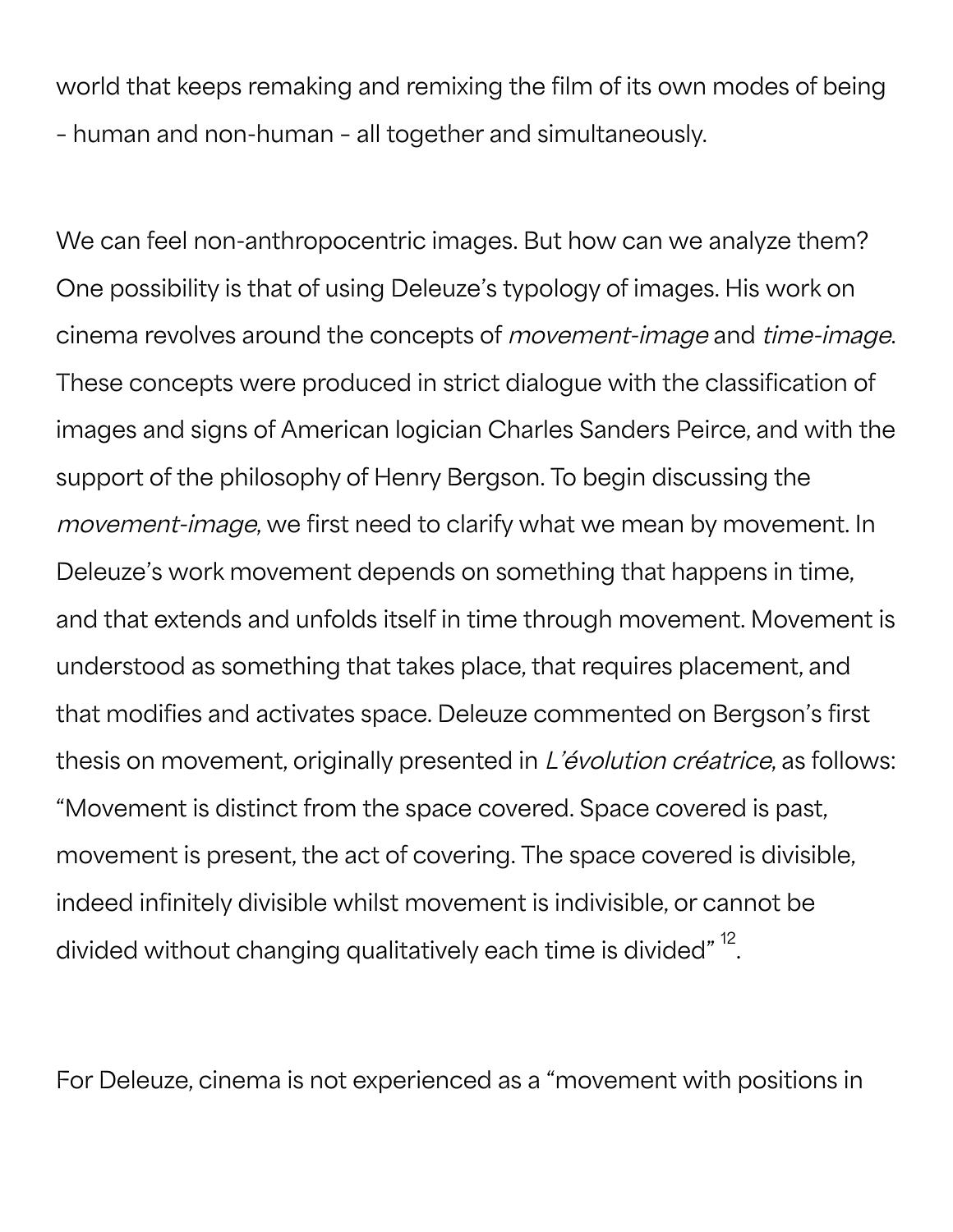space or instants in time"  $^{\rm 13}$ . Rather, cinema "immediately gives us a movement-image", which is one of the main types of images we see not only in a movie theater, but also all around us  $^{\mathsf{14}}$ . I've looked closely at the three main types of *movement-images* conceptualized by Deleuze: the perception-image, the action-image and the affection-image. All three always exist in relation to a subject (what he calls a "center of indetermination") – and all three produce an indirect image of time. The first of these images is the *perception-image*.

According to Deleuze, perception is divided between an "objective perception that is indistinguishable from the thing"  $^{\rm 15}$  and a subjective perception, in which "we perceive the thing, minus that which does not interest us as a function of our need"  $^{\rm 16}$ . Deleuze also says that there's obviously perception in all kinds of images, therefore whenever we mention the *movement-image* we imply a perception of movement. The perception-image is the perception of perception, a ground zero that, in Peircian terms, comes before all other types of images. But what kind of perception-images can we find in Animal Cinema? Animal Cinema opens up a window on forms of non-human perception that would be naturally foreclosed to us. It asks us to relate to the animal, but it does not explain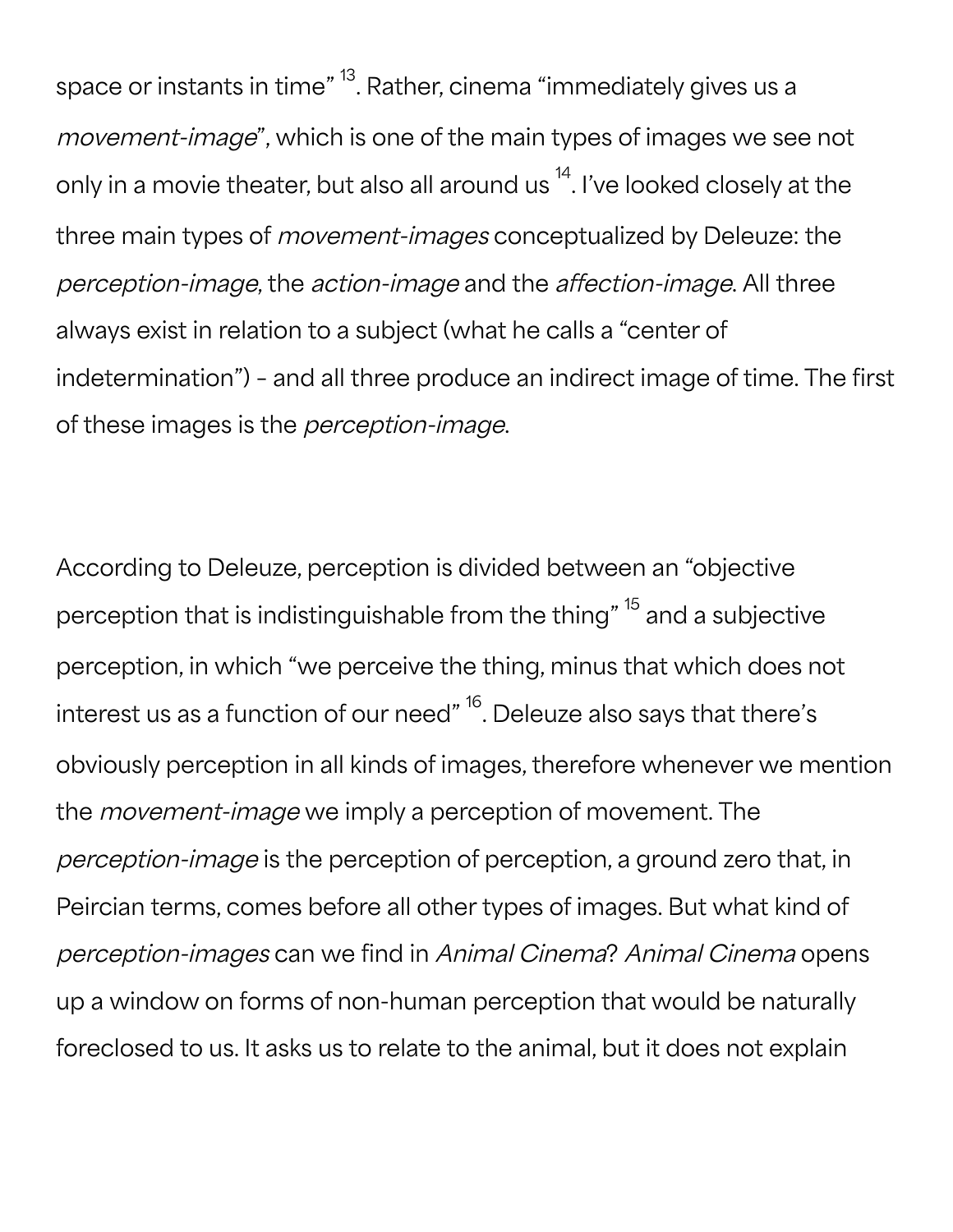how. It requires a constant shift in perceptive registers, which need to quickly readapt to non-human perspectives in order to stay with the animal. , especially at the beginning, cinema was "forced to imitate natural perception" <sup>17</sup>. But as the *perception-images* show, that does not seem to be the case anymore. Nowadays, it is more likely that the human is forced to imitate artificial or non-human perception modes.

Thus, almost "imperceptibly," we move "from perception to action"  $^{\rm 18}.$ Whereas the *perception-image* relates movement to bodies and to space, action relates to acts and to time through the operations of the actionimage. The abundance of this type of images in Animal Cinema is what makes it a cinema of behaviors. Then, in the interstice between the perceptive and the active (the interstice occupied by the subject), Deleuze situates the affective, which "surges in the center of indetermination," between perception and action <sup>19</sup>. Whereas for Deleuze and Guattari "the affect is [...] man's non-human becoming", <sup>20</sup> the *affection-image* is "both a type of image and a component of all images" that is best expressed in the close-up <sup>21</sup>. The close-ups in *Animal Cinema* reveal the affects of salivating mouths, disquieting teeth and humid tongues: the "feeling-thing" of the entity that Jean Epstein remarked upon <sup>22</sup>. Here, we temporarily stop wondering about the origin of such images: were they uploaded on YouTube? By whom? When? All questions fade into the background when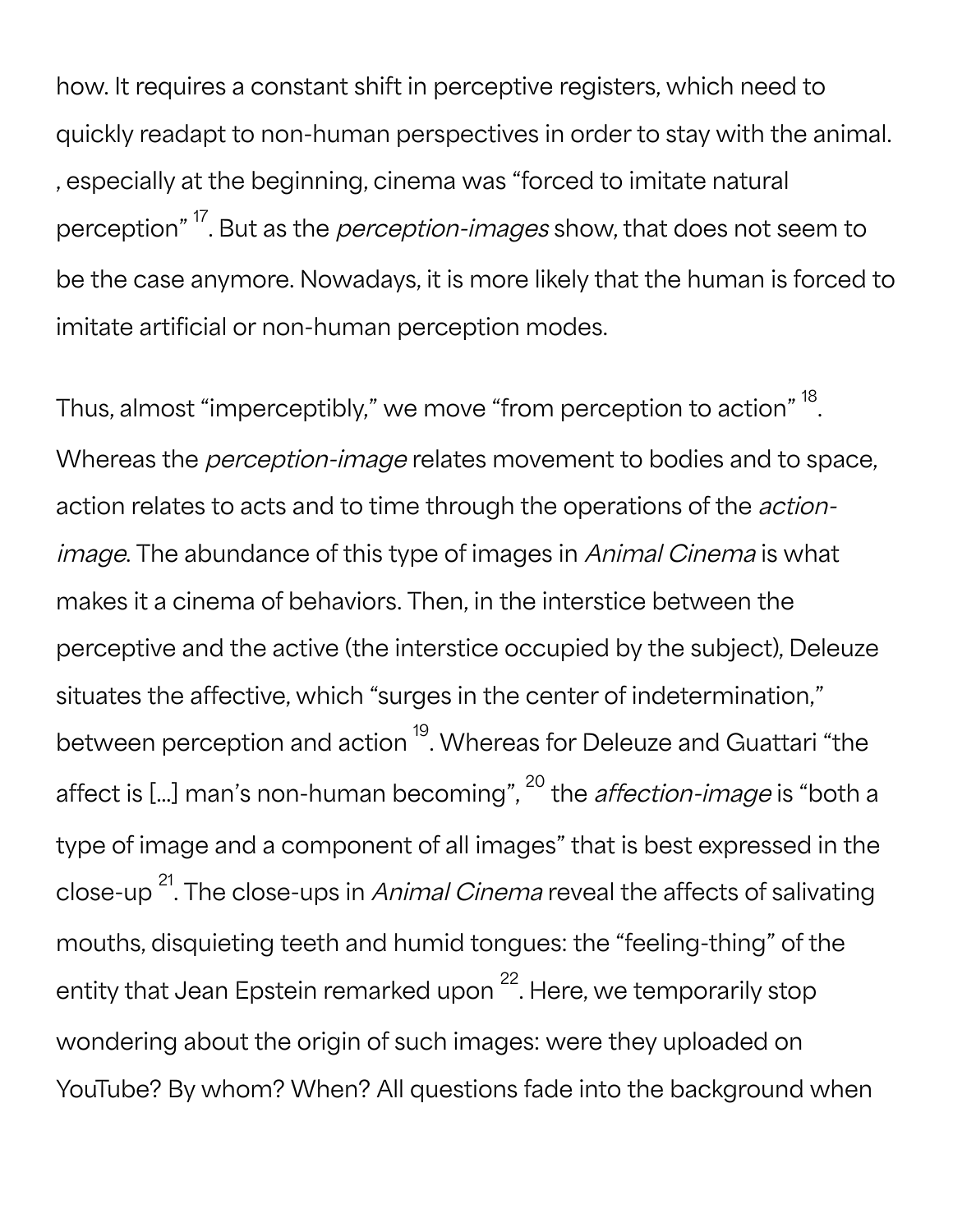we are faced with the open jaws of a bear or a lion  $^{23}$ . As Deleuze puts it, "the event itself, the affective, the effect, goes beyond its own causes"  $^{\rm 24}$ and is abstracted "from all spatio-temporal coordinates" <sup>25</sup>. *Animal Cinema* reverts Robert Bresson's idea that the beast represented the perfect example of an enabler of pure affects: "possessing the innocence of him who does not have to choose [and] only knows the effect of the nonchoices or choices of man" <sup>26</sup>. Here, instead, the human cannot choose, and can only be affected by the animal. The human, here, is the one who can only know the effect of the choices (and of the non-choices) of the beasts. And when, as in the final shot of Animal Cinema, we are confronted with the image of a flipped landscape, shot by a GoPro operated by an eagle, we move beyond the sensory-motor schema of the movement-image and we enter the space of the *time-image*.

Deleuze recognizes *time-images* as symptomatic of a specific regime of images that emerged at the end of World War II. According to him, something subtle yet fundamental changed in that historical phase. More precisely, images started referring to situations that were increasingly more dispersive, as if the "fiber of the universe which prolonged events into one another" <sup>27</sup> had definitively broken, and time was "no longer the measure of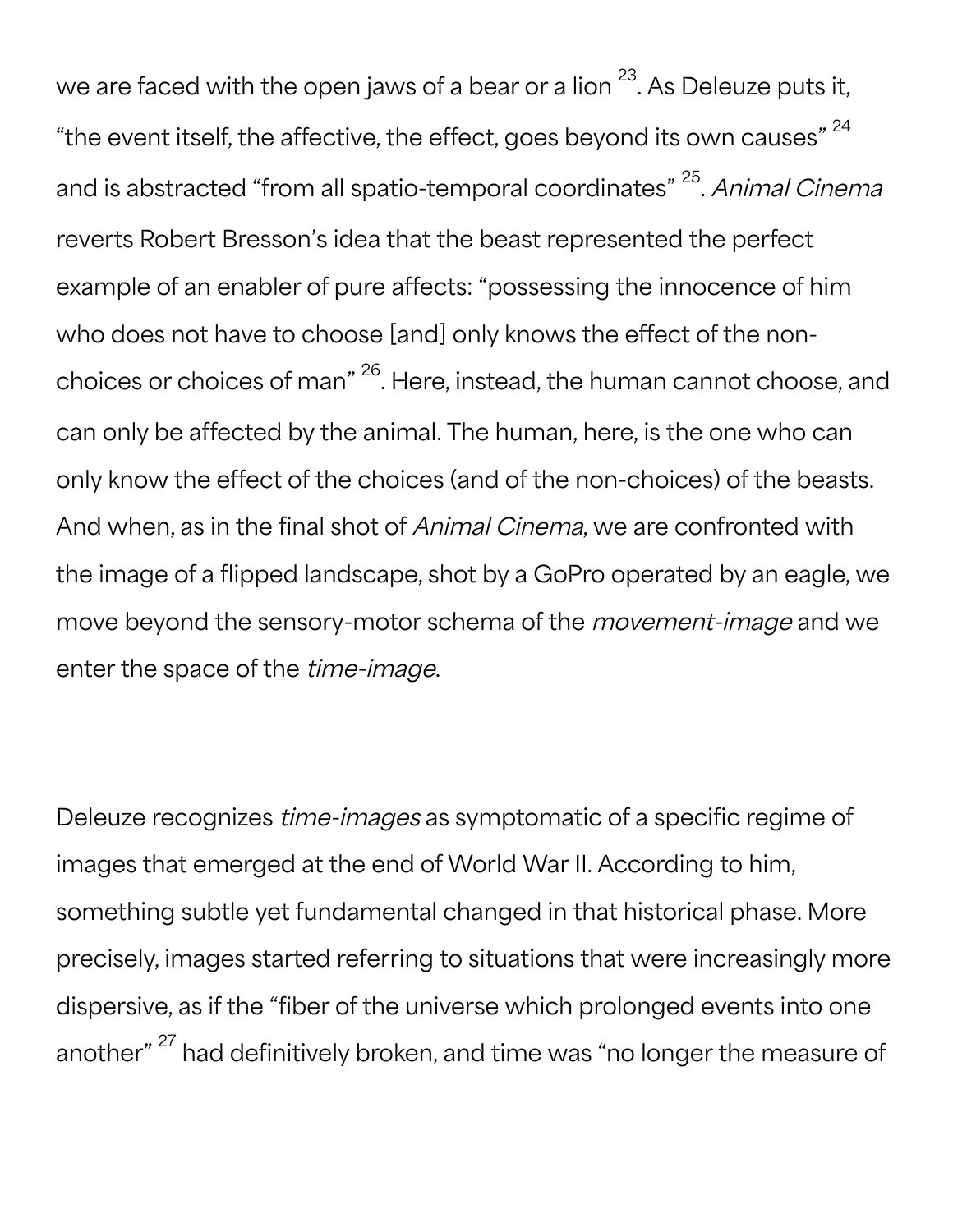movement but movement [had become] the perspective of time"  $^{\rm 28}.$ Whereas time in classic cinema was a sub-product of movement, post-war images largely gave rise to a direct representation of time: a time-image. The symptom indicative of the *time-image* refers to its ability to alter our sensory-motor capacities.

In Animal Cinema, this happens mostly through its montage, structured as an "organic composition of relative movement" <sup>29</sup>. In it, we are led to experience a continuous and organic sensorial representation – which includes licking, touching, gripping and clawing – resulting in "a pure sensory image, [...] a pure touching" <sup>30</sup>. Organic montage, for Deleuze, is associated with organic descriptions in which "the real that is assumed is recognizable [...] even if it is interrupted"  $^{\rm 31}$ . *Animal Cinema* is characterized by a naturalist point of view and an organic montage whose "time as primary matter" produces *time-images*  $^{32}$ . It operates a "correlation between a non-human matter," (such as the animal and the internet), "and a superhuman eye" (such as the cameras and YouTube's algorithms), while showing how non-anthropocentric image regimes can be characterized by very different kinds of images and montage  $^{\rm 33}$ .

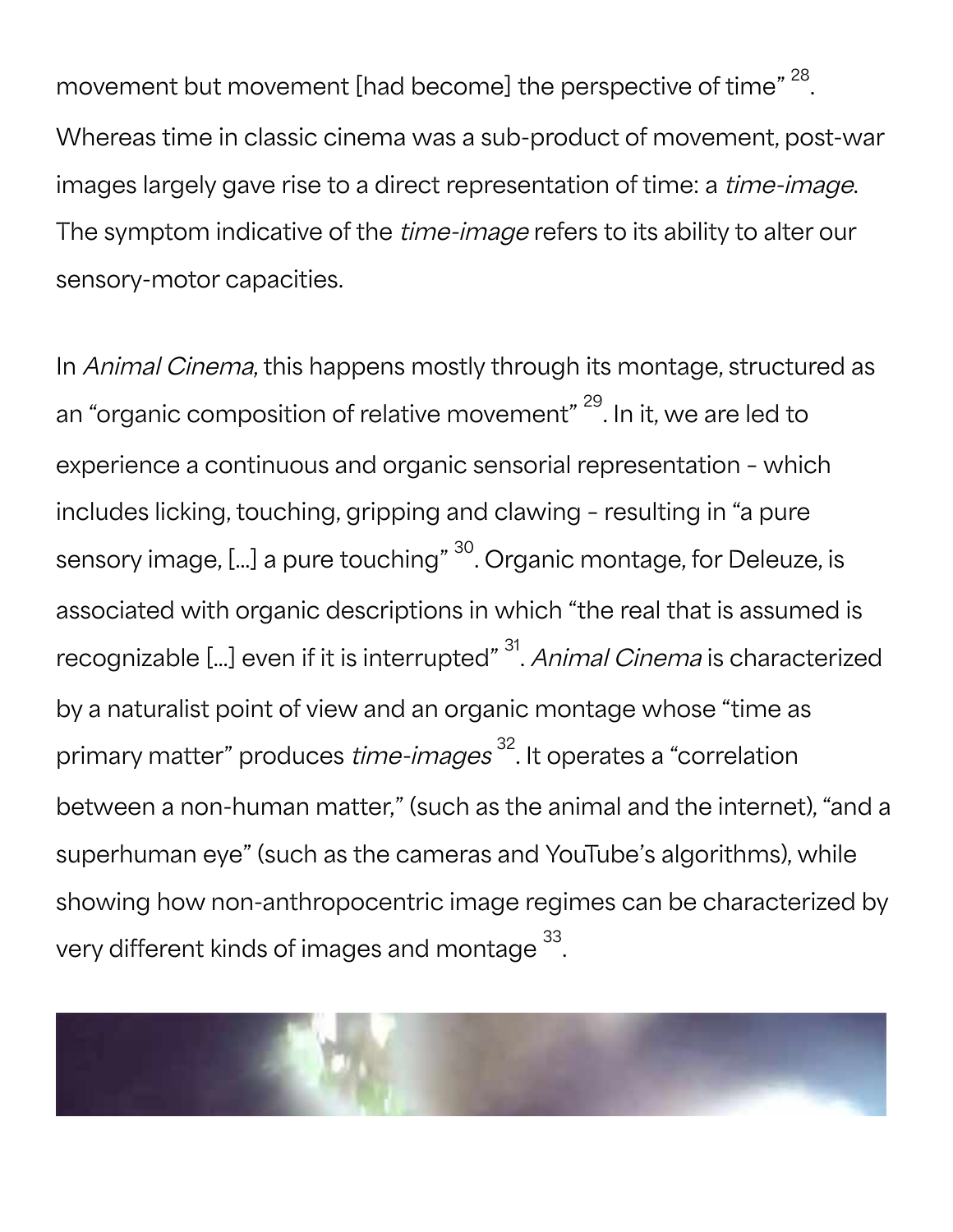

Emilio Vavarella, Animal Cinema, 2017. HD video, 00:12:12, aspect ratio: 16:9, colors, sounds. Courtesy the artist and GALLLERIAPIÙ, Bologna.

Time-images need montage just as much as movement-images do. In fact, the perception of time depends on montage. But time also represents a unity that is larger than anything else: a whole, an "unalterable form filled by change" and filled by the operations of montage  $^{\rm 34}.$  I believe that nonanthropocentric intensities are characterized by a montage that is constantly referring to an opening, to a whole beyond our grasping ability. Even though all films are products of this world and mostly point to it, they also often find their internal cohesion in a limit that separates them from the world. Non-anthropocentric regimes, instead, are characterized by the automatic overcoming of such limit, in such a way that their images are in a closer and deeper relation with the Open. For Deleuze, the only thing that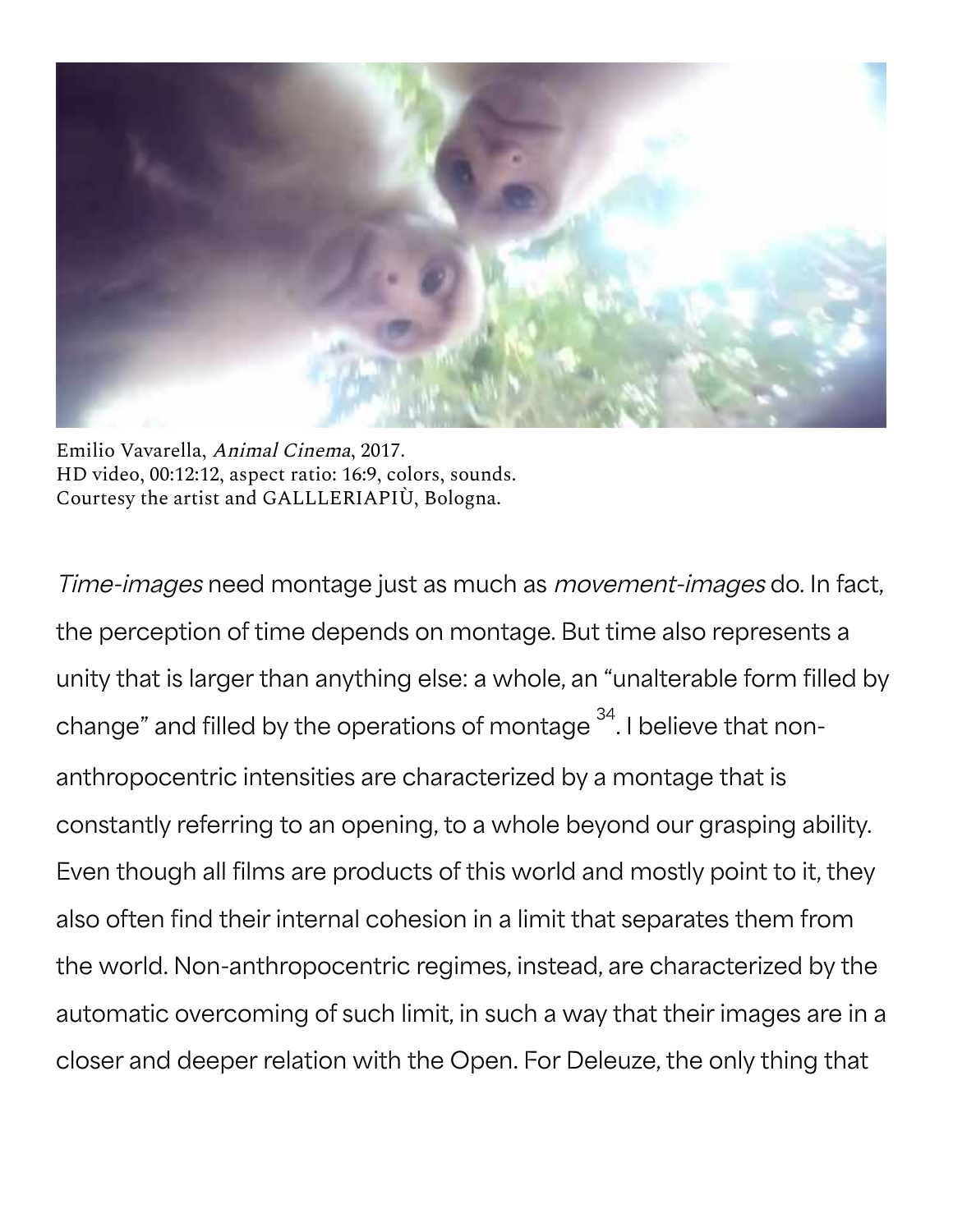coincides with the Open is what he calls "the whole", because "everything which is closed is artificially closed"  $^{\rm 35}$ . For Bergson, the whole is "an indivisible continuity," [37] and Deleuze agrees, opposing the Open-whole to the closed set  $^{\mathrm{37}}$ . A set presents informatic content and is organized by framing: "the closed system determined by the frame can be considered in relation to the data that it communicates"  $^{\rm 38}$ . Sets are inescapable, and no image regimes can function without the framing mechanism of a set.

Animal Cinema is built upon a series of closed sets. We could consider as a set the 11 videos selected to produce the work, or my 72 computer folders containing all the videos downloaded from YouTube from which those 11 were chosen. Slightly larger sets are constituted by the approximately 200 videos I found on YouTube, between 2012 and 2017, that showed animals stealing cameras. But what happens if we count, instead, all 2.268.000.000 videos on YouTube, with YouTube being the main set of Animal Cinema? YouTube consists of 46.000 years of watchable content, growing, as of 2017, at the rate of 300 hours every minute. Certainly, its temporal dimension matters, as it points toward an avatar of the Open (the future), but I am skeptical that playing with numbers can reveal something about images that we do not already know. We must consider Animal Cinema for what it is: it has a given length (12 minutes and 12 seconds), was produced in 2017 in relation to a given set of around two billion available videos, and is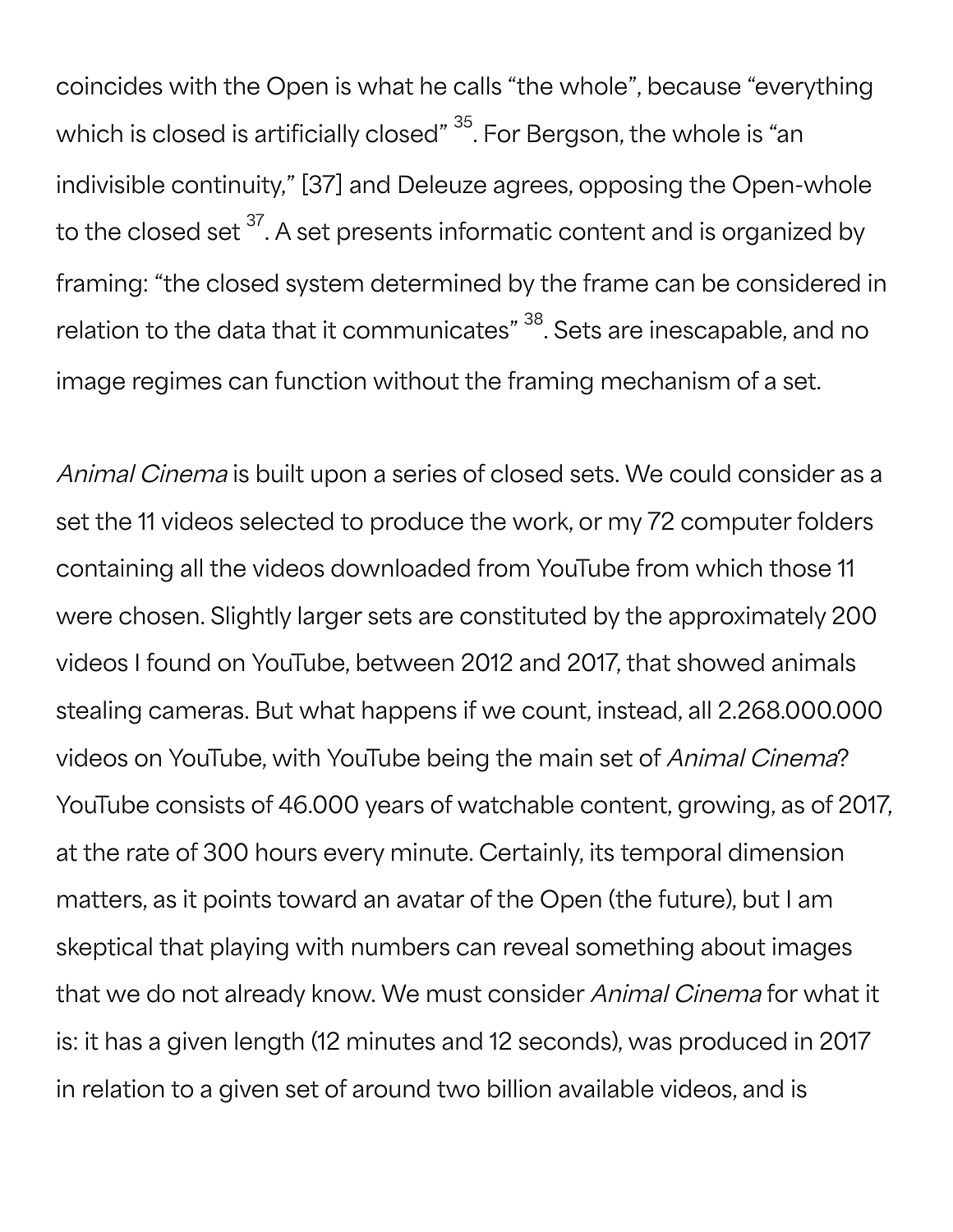characterized by a montage that organizes footage taken from 11 discreet videos.

Montage is, once again, crucial. In Animal Cinema it produces false continuity by hiding, as much as possible, all cuts and editing between the animal videos. "False continuity", as Deleuze puts it, "is in its own right a dimension of the Open, which escapes sets and their parts"  $^{\rm 39}$ . The Open is approachable "by means of continuities [and] cutting" <sup>40</sup> that are "deduced from movement-images and their relationships" <sup>41</sup>. Fragmentation is inescapable: "the transformations or new distributions of a continuum consistently end in a fragmentation"  $^\mathrm{42}$ . But it is through this fragmentation that we can think of a continuum that extends beyond our reach and thus releases "the consciousness or thought with which [the images] were loaded"  $^\mathrm{43}$ . Moreover, the title and the final credits seem to firmly reintroduce the work within an anthropocentric dimension, but, by "interrupting" its flow, they also reinforce the sense of spontaneity in the videos produced by the animals. In so doing, the only elements that clearly show human intervention allow the rest of the images to flow one after the other reiterating their fundamental non-anthropocentric qualities.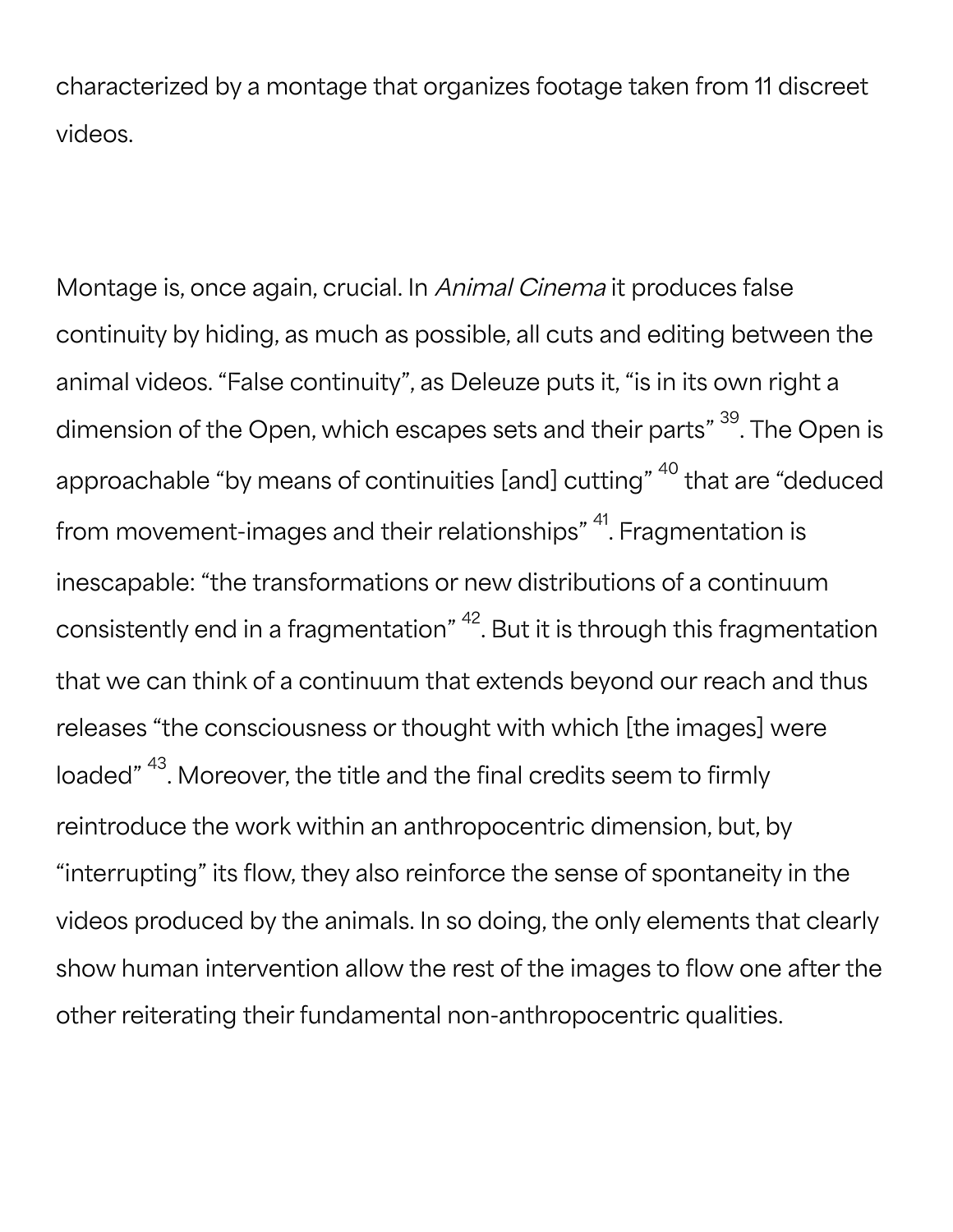Finally, montage is a fundamental part of our analysis because "if from the point of view of the human eye, montage is undoubtedly a construction", says Deleuze, "from the point of view of another eye, it ceases to be one; it is the pure vision of a non-human universal interaction"  $^\mathsf{44}$ . There is in montage something that approximates a non-human perception, something "that we have to construct […] since it is given only to the eye which we do not have" [46]. Dziga Vertov's concept of the non-human eye (the Kino-Eye), for example, offers a way of thinking about montage as that which carries "perception into things"  $^{46}$ . This *Kino-Eye,* says Deleuze, is not necessarily "the eye of the fly or of an eagle [or] the eye of another animal", as it happens in Animal Cinema. But it is always "the eye of matter, the eye in matter, [...] a machine-assemblage of movement-images"  $^{\rm 47}.$ 

Thus, non-anthropocentric image regimes are often characterized by the way they challenge human perception and point to a non-human dimension; all qualities embodied by Animal Cinema. In other words, nonanthropocentric images always defy the cliché. A cliché "is a sensory-motor image of the thing", and, as Deleuze has explained in detail, cinema's images always tend to sink to the state of cliché  $^{\rm 48}$ . This is why he highlights, in Cinema 2, that for Bergson we never perceive images in their entirety: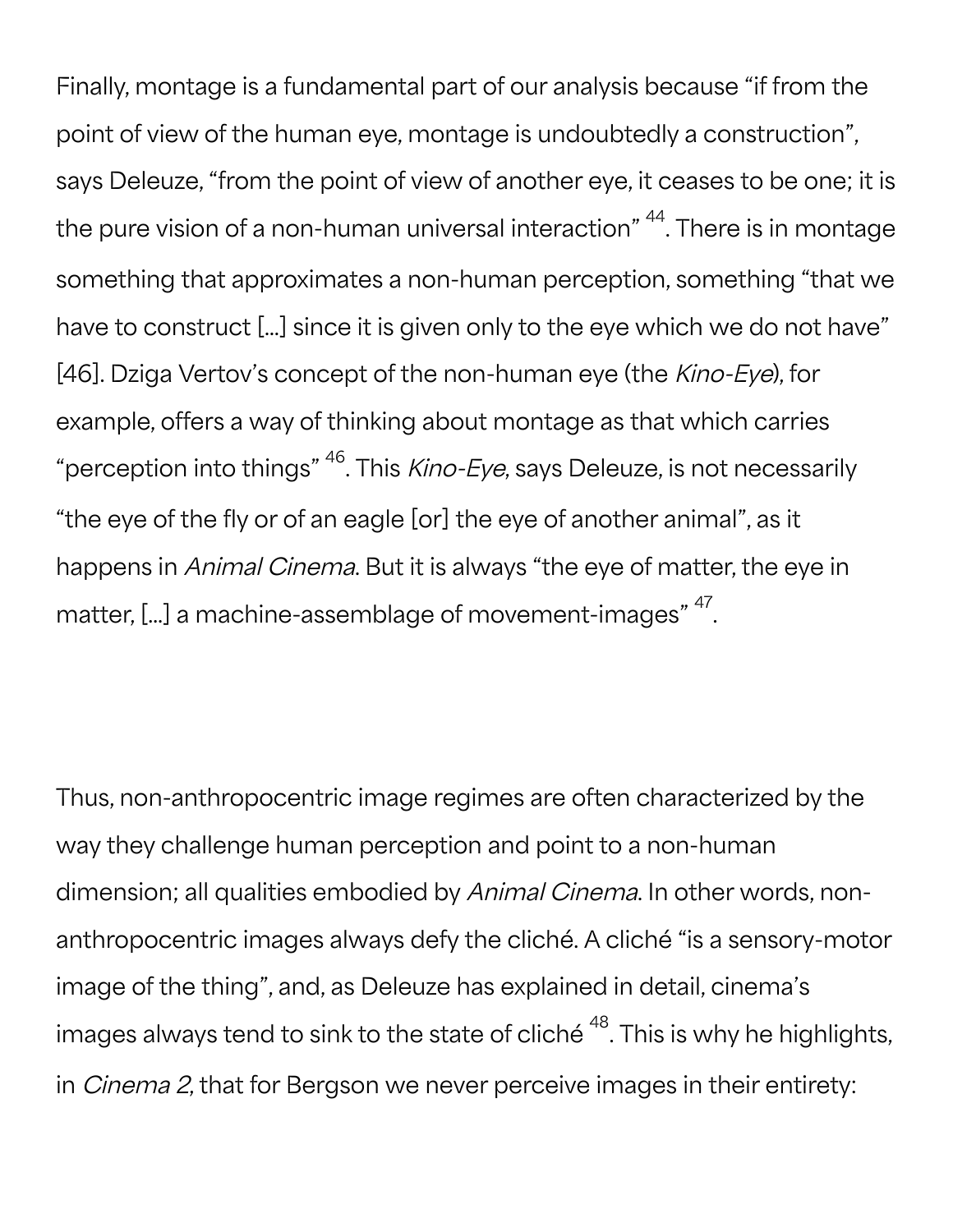"we always perceive less of it […] by virtue of our economic interests, ideological beliefs and psychological demands" <sup>49</sup>. "But if our sensorymotor schemata jam or break", as in the case of Animal Cinema, "then a different type of image can appear: a pure optical image without metaphor, [which] brings out the thing in itself, literally, in its excess of horror or beauty"  $^{\rm 50}$ . The non-human animal becomes the companion of the network, producing "art beyond knowledge", or according to Deleuze, "creation beyond information" <sup>51</sup>. As humans, we can fully experience *Animal Cinema*. And I suppose that an engaged and repeated view of the work will produce either a sense of sublime ecstasy or of boredom, a feeling of sensorial alienation or of nausea. These are, and not by chance, feelings and experiences close to accounts of mystical experiences and drug experimentations. And, once again, it is no coincidence that the nonanthropocentric idea of reaching an aesthetic, communicative or phenomenological dimension beyond that of common human perception has its deepest roots in the practices and theories of mystics and visionaries across many cultures and times. We can agree with Deleuze and Guattari in saying that "one does not think without becoming something else, […] an animal" <sup>52</sup>. Or by becoming something smaller, such as "a molecule" or "a particle"  $^{53}$ . Or by becoming something bigger: an angel, a god, a devil...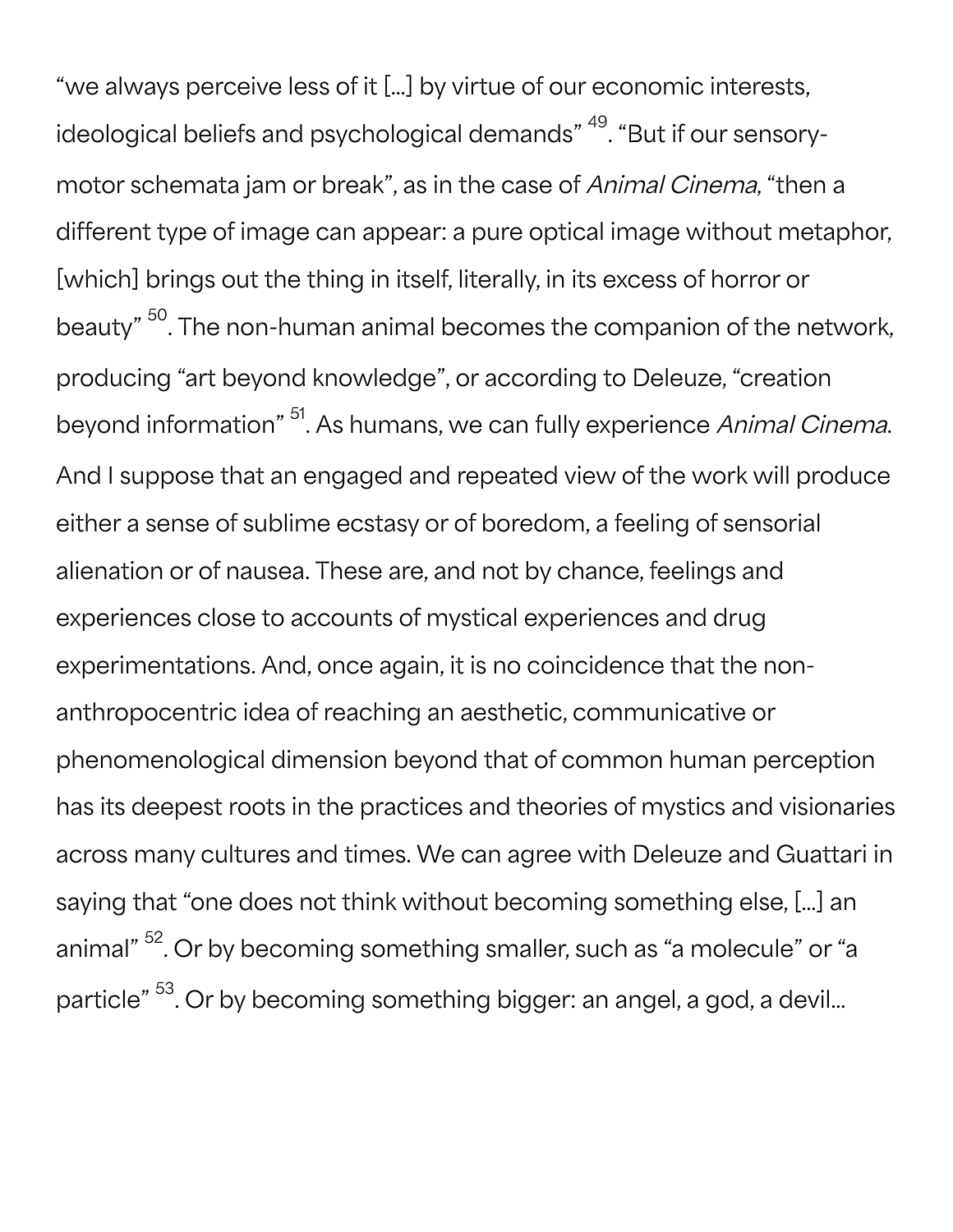To say it with Deleuze, the images produced by the animals of Animal Cinema replace "the eyes of nature" through unexpected framings of *movement-images* <sup>54</sup>. In its use of organic descriptions and false continuity, Animal Cinema produces a special kind of time-images. It configures its images as a documentative flux whose protagonists are not simply characters that have renounced theatricality and have "entered life" (as Jean Renoir wished) – but are "life" that unfolds itself under the accidental hyper-realist gaze of a camera <sup>55</sup>. For Deleuze, realism is constituted by "milieux and modes of behavior, milieux which actualize and modes of behavior which embody" <sup>56</sup>. And *Animal Cinema* presents a constant modulation of an embodied milieu that connects human and non-human layers of the world though sensorial presence. Animal Cinema presents us with a space that may be visible and visitable, but not fully livable. That is, a space built for animal perspectives, a space knowable through animal senses that we do not (yet) have. Moreover, *Animal Cinema* requires a subject dominated by a flux of images in a febrile acceleration. This sensorial overload is fundamental, since it allows us to approach the "unthinkable worlds" of non-human agency and alien matter that until now have been primarily investigated by demonology, occultism and mysticism.

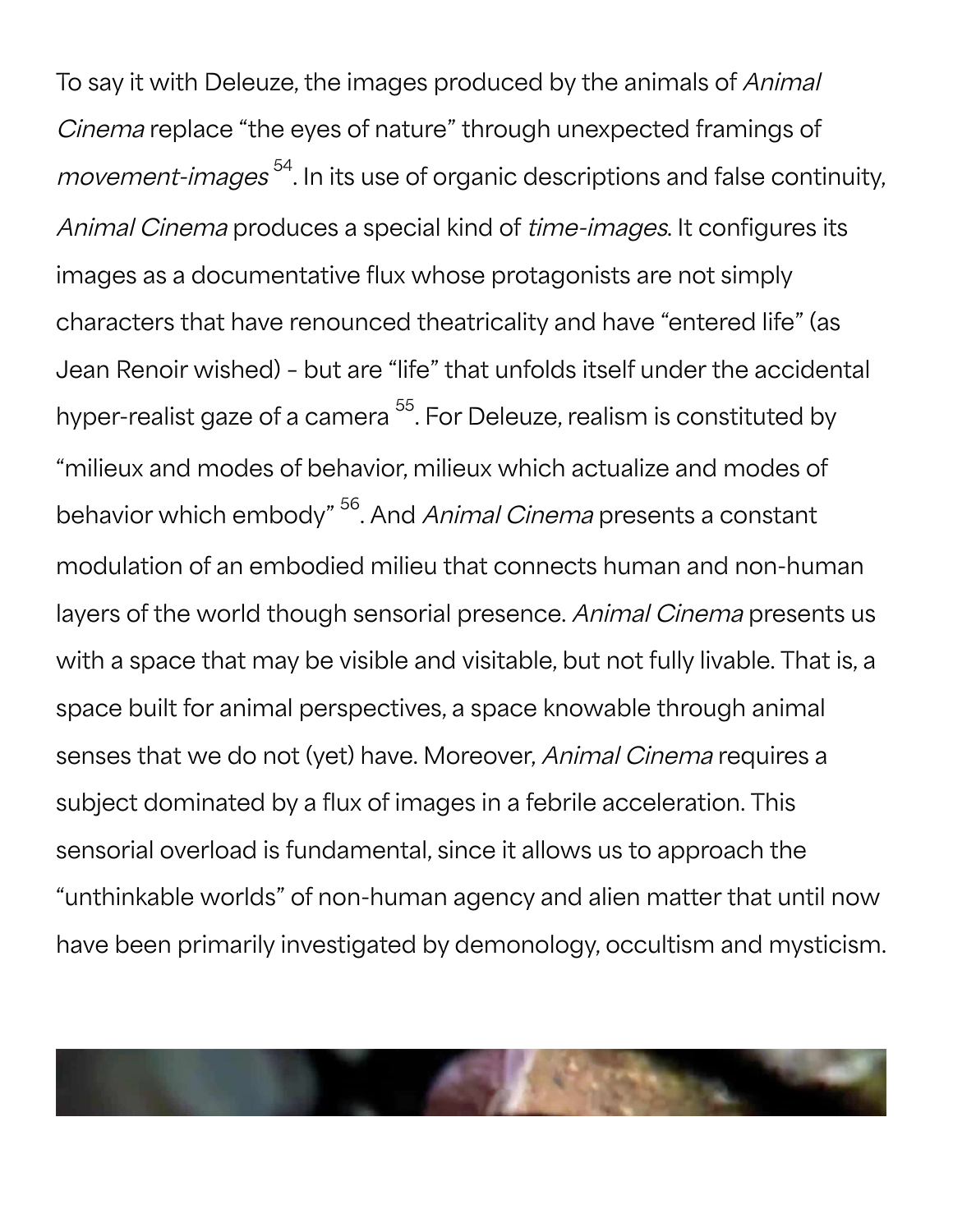

Emilio Vavarella, Animal Cinema, 2017. HD video, 00:12:12, aspect ratio: 16:9, colors, sounds. Courtesy the artist and GALLLERIAPIÙ, Bologna.

To conclude, in his recent speculation on the horror of philosophy, Eugene Thacker wrote that in ancient Greece, humans came to terms with the unthinkable through mythological interpretations; that Medieval and early modern Christian thinking used a theological framework to come to terms with the unknowable; and that modernity is characterized by an existential epistemological approach. "When the non-human world manifests itself to us", Thacker wrote, "our response is to recuperate [it] into whatever the dominant, human-centric worldview is at the time"  $\overset{57}{\cdot}$  . Thus, I believe that our dominant models of cinematic images and electronic automatisms have not only produced powerful manifestations of non-anthropocentric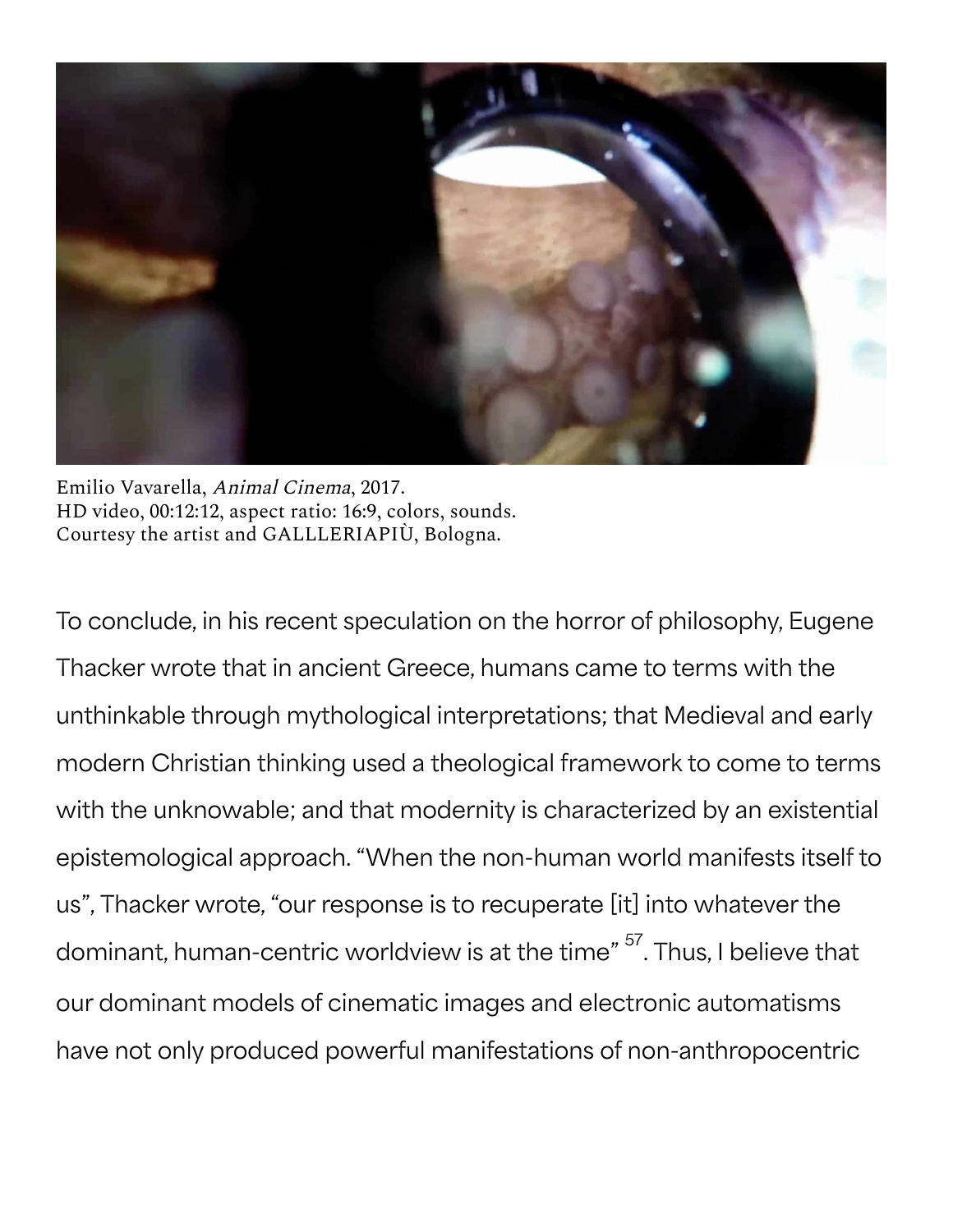intensities, but have also provided us with clues about their presence and operations. Which is exactly what Animal Cinema offers: a new conception of thought itself, which, through an audiovisual and sensorial approach, casts light on the contemporary regime of non-anthropocentric moving images that constitutes the very fabric of our time.

**Emilio Vavarella**

#### BIBLIOGRAPHY

Deleuze, Gilles and Félix Guattari. What is Philosophy? Translated by Hugh Tomlison and Grahan Burchell. New York, NY: Columbia University Press, 1994.

Deleuze, Gilles. *Cinema 1: The Movement-Image*. Translated by Hugh Tomlinson and Barbara Habberjam. Minneapolis, MN: University of Minnesota Press, 1997.

Deleuze, Gilles. *Cinema 2: The Time-Image*. Translated by Hugh Tomlinson and Robert Galeta. Minneapolis, MN: University of Minnesota Press, (10th ed.) 2013.

Deleuze, Gilles. The Fold: Leibniz and the Baroque. Translated by Tom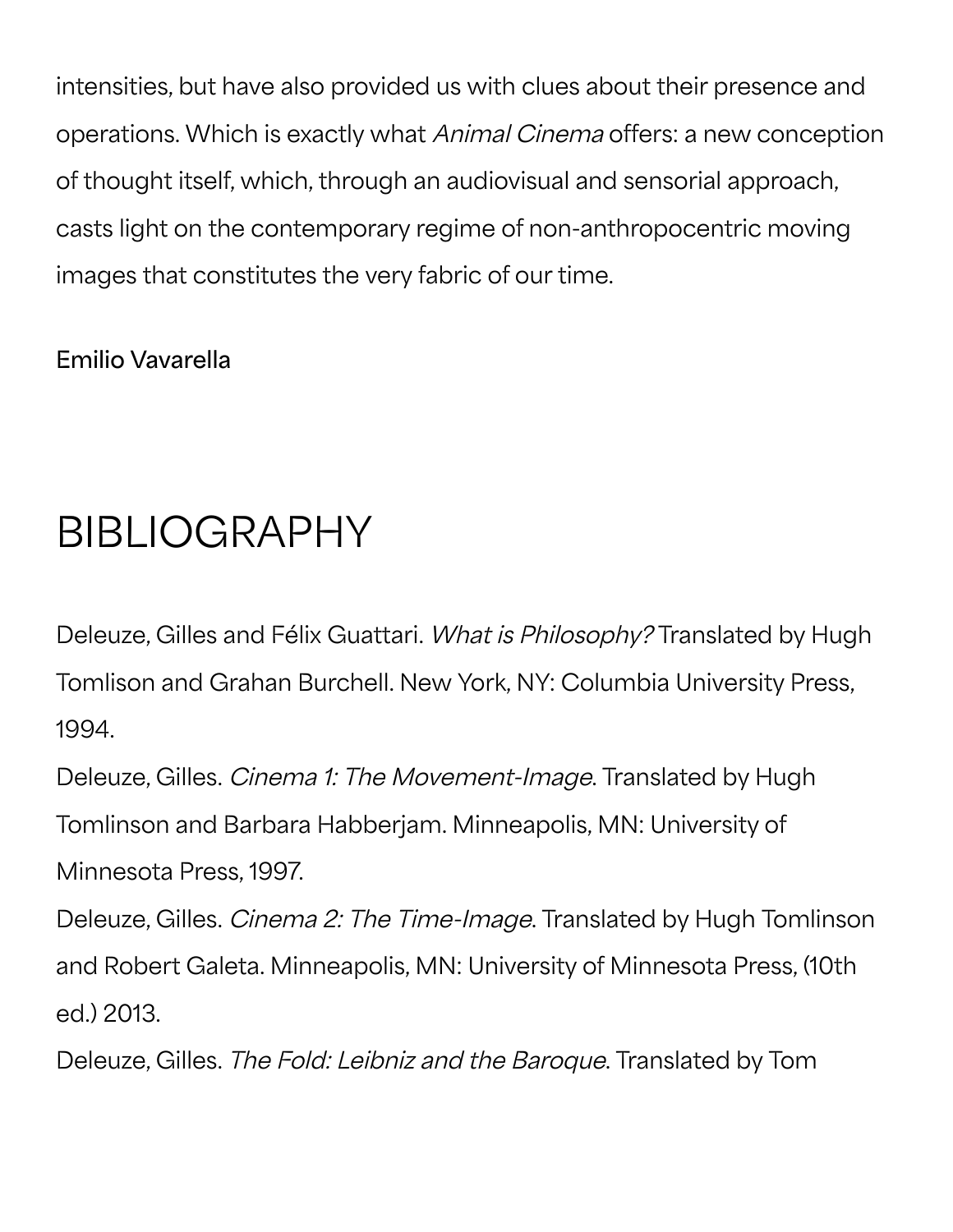Conley. Minneapolis, MN: University of Minnesota Press, 1993.

Hansen, Mark B. N., "Algorithmic Sensibility: Reflections on the Post-

Perceptual Image" in Denson, Shane and Julia Leyda (eds.), Post-Cinema:

Theorizing 21st-Century Film, Falmer: REFRAME Books, 2016.

Rangan, Pooja. "Humane-itarian Interventions" in Differences: A Journal of Feminist Cultural Studies, Volume 24, Number 1, 2013, p. 123.

Siegert, Bernhard. From Cultural Techniques to Cybernetic Machines.

Translated by Geoffrey Winthrop-Young. New York, NY: Fordham University Press, 2015.

Thacker, Eugene. In The Dust of This Planet: Horror of Philosophy Vol.1, Alersford, Hants, UK: Zero Books, 2011.

Thrift, Nigel. "Beyond Mediation: Three New Material Registers and Their Consequences" in Materiality (ed. Daniel Miller), Durham and London: Duke University Press, 2005.

Deleuze, Gilles et Félix Guattari. Qu'est-ce que la philosophie ?, Paris, Les Éditions de Minuit, 1991/2005.

Deleuze, Gilles. Cinéma 1 : L'Image-mouvement. Paris, Les Éditions de Minuit, 1983.

Deleuze, Gilles. Cinéma 2 : L'Image-temps. Paris, Les Éditions de Minuit, 1985.

Deleuze, Gilles. Le Pli - Leibnitz et le baroque. Paris, Les Éditions de Minuit, 1988.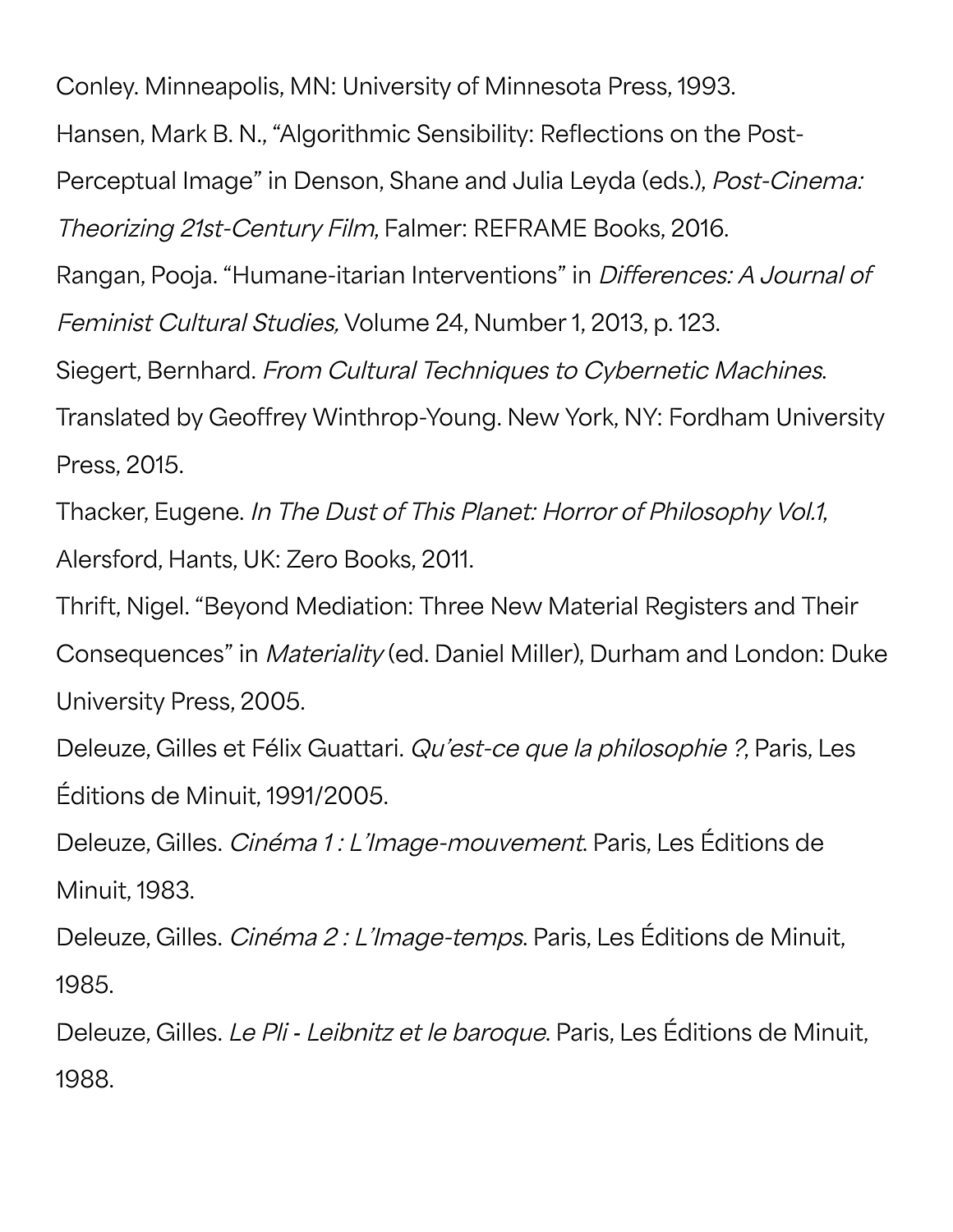Hansen, Mark B. N., « Algorithmic Sensibility : Reflections on the Post-Perceptual Image », in Denson, Shane et Julia Leyda (dir.), Post-Cinema : Theorizing 21st-Century Film, Falmer : REFRAME Books, 2016. Rangan, Pooja. « Humane-itarian Interventions », in Differences : A Journal of Feminist Cultural Studies, Volume 24, Numéro 1, 2013, p. 123. Siegert, Bernhard. From Cultural Techniques to Cybernetic Machines. Traduit par Geoffrey Winthrop-Young. New York, NY : Fordham University Press, 2015. Thacker, Eugene. In The Dust of This Planet : Horror of Philosophy vol. 1, Alersford, Hants, Royaume-Uni : Zero Books, 2011. Thrift, Nigel. « Beyond Mediation : Three New Material Registers and Their Consequences » in Materiality (dir. Daniel Miller), Durham et London : Duke University Press, 2005.

#### ENDNOTES

1 Siegert, p.193

2 What is Philosophy?, p. 183.

3 Rangan, p. 123.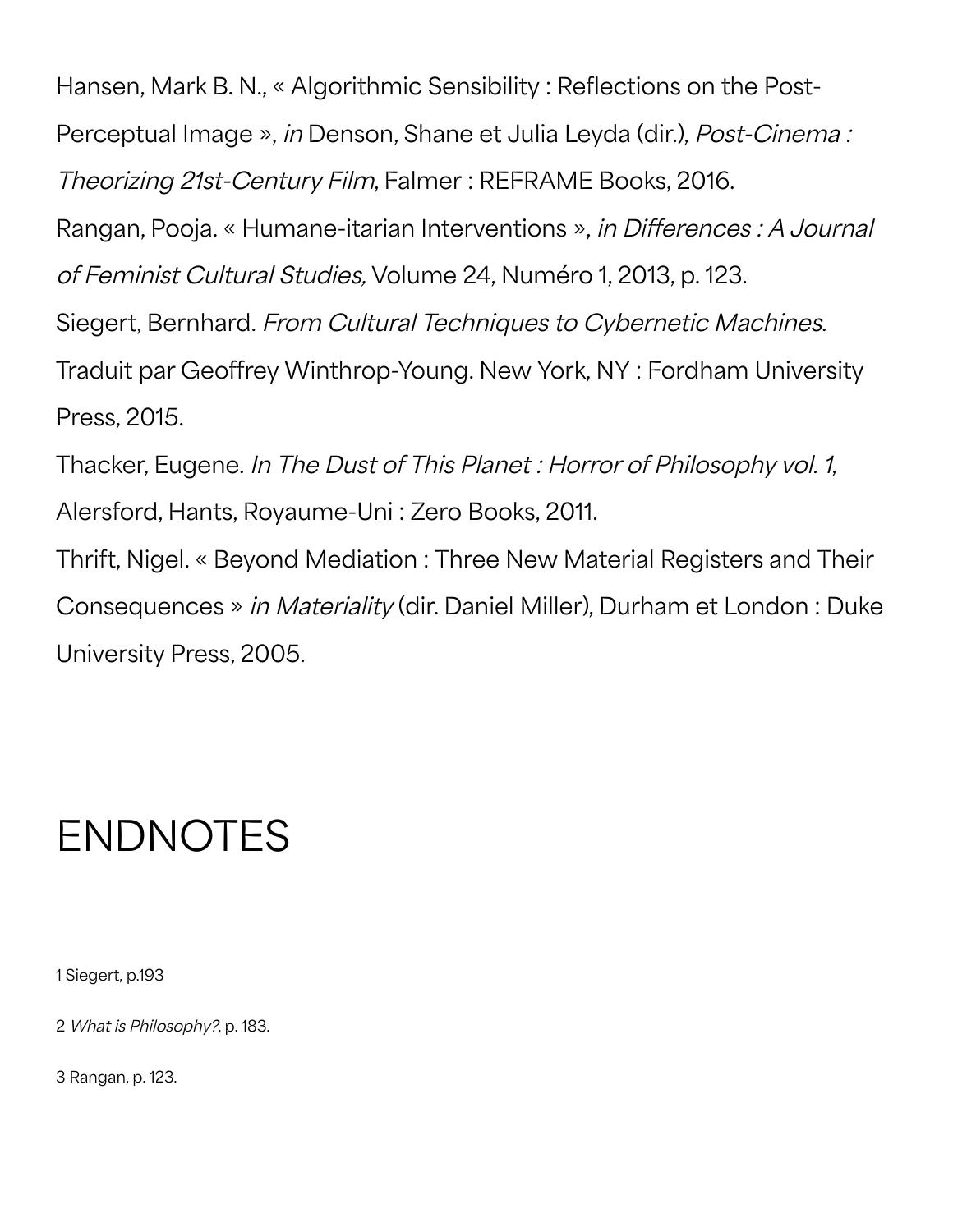4 Thrift, p. 233.

Cinema 2, p. 205.

What is Philosophy?, p. 55.

Cinema 2 p. 189.

What is Philosophy? p. 179.

*Cinema* 1p. 57.

Cinema 2 p. 76.

Cinema 2 p. 171.

*Cinema* 1 p. 1.

13 Ivi.

*Cinema 1* p. 2.

*Cinema 1* p. 64.

16 Ibid., p. 63.

*Cinema 1* p. 3.

*Cinema 1* p. 65.

19 Ibid., p. 65.

What is Philosophy? p. 170.

*Cinema 1* p. 87.

*Cinema 1* p. 96.

Cinema 1 p.110.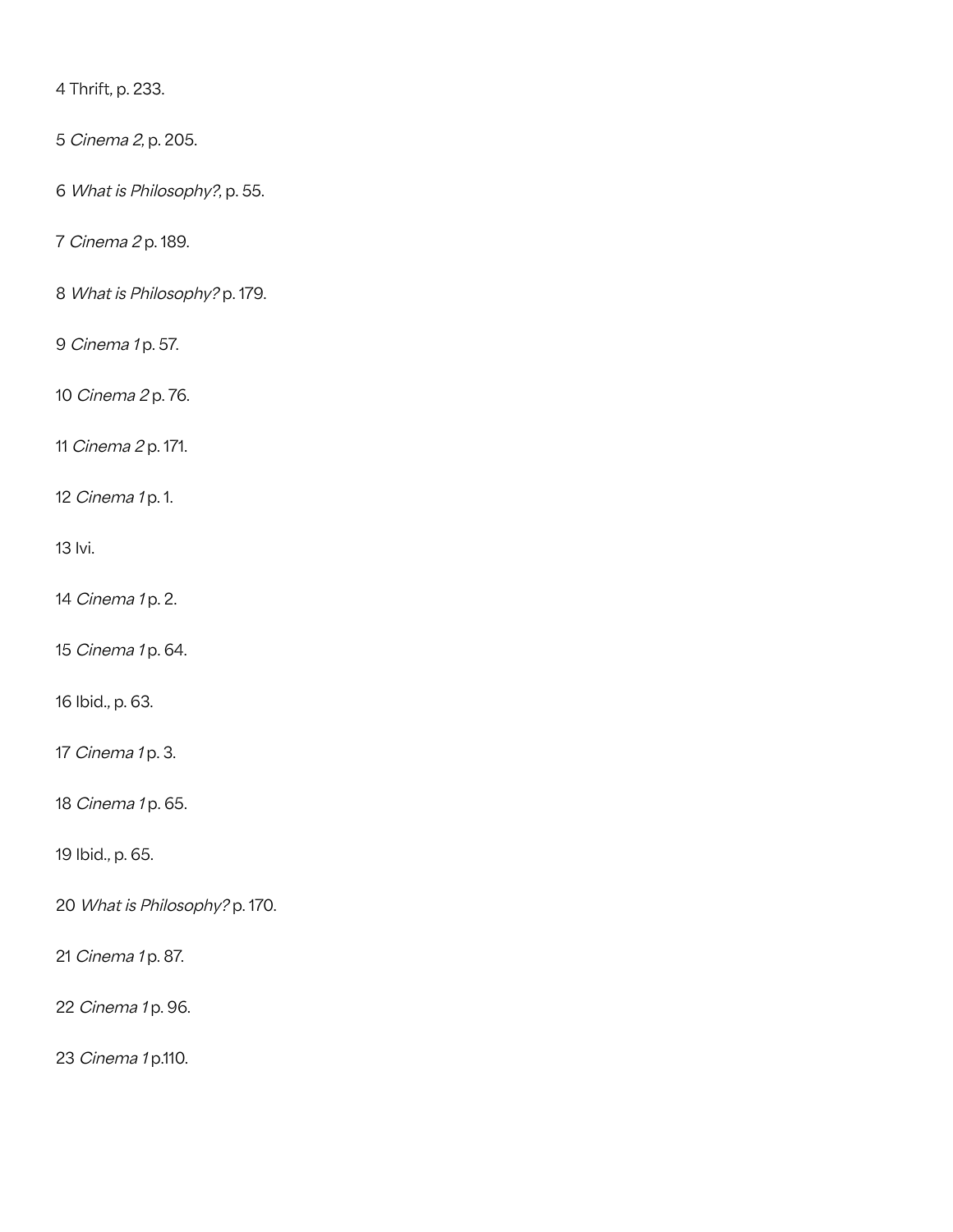*Cinema* 1p. 106.

Cinema 1 p. 96.

*Cinema* 1p. 116.

*Cinema 1* p. 207.

Cinema 2 p. 22.

Cinema 2 p. 40.

30 Ibid., p. 12.

31 Ibid., pp. 126-127

32 Ibid., p. 115.

*Cinema 1* p. 40.

Cinema 2 p. 17.

*Cinéma 1* p. 10.

*Cinema* 1 p. 10.

*Cinema* 1p. 10.

38 Ibid., p. 18.

*Cinema* 1p. 28.

40 Ibid., p. 29.

*Cinema 1* p. 29.

Cinema 2 p. 120.

43 Ibid., p. 125.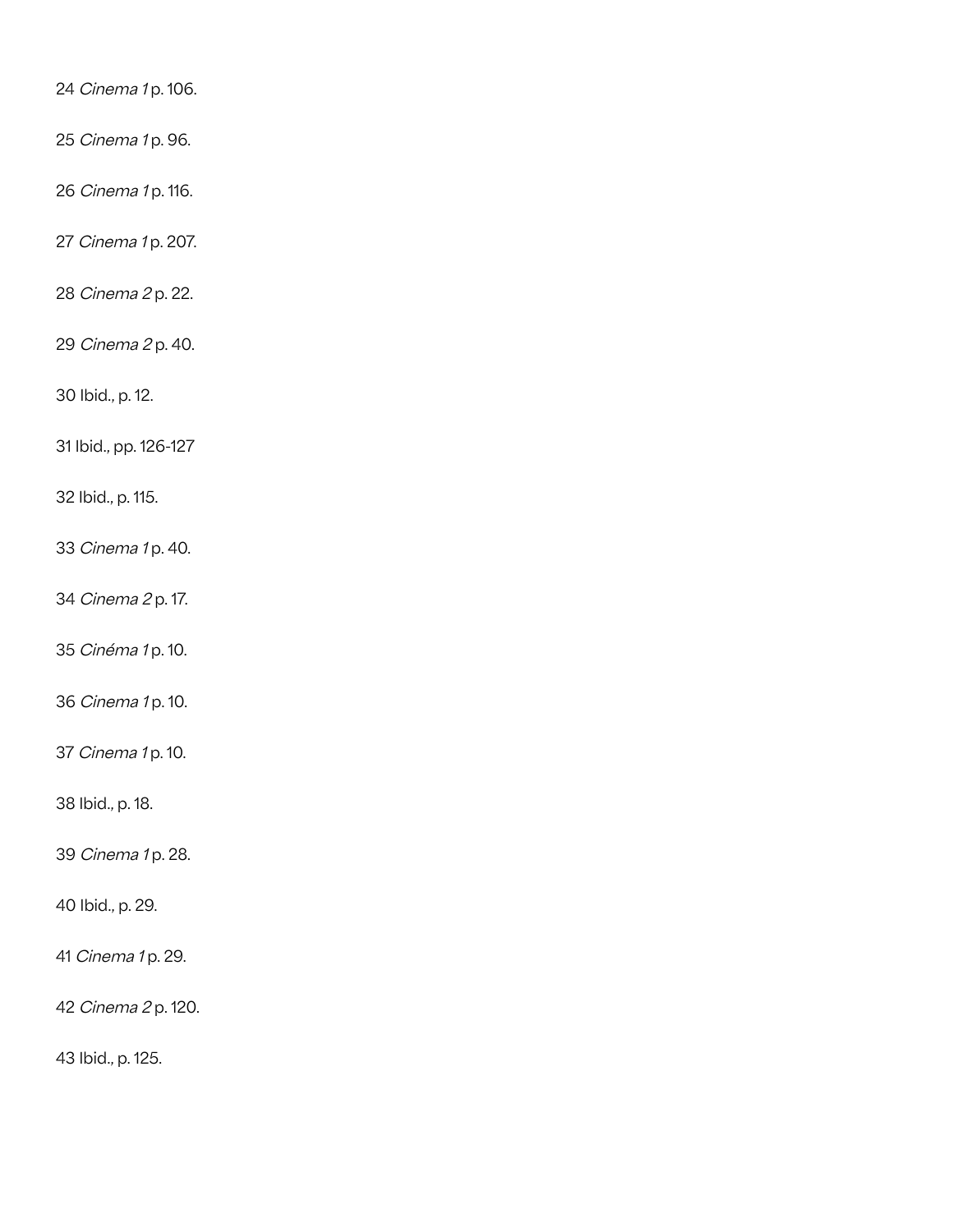44 *Cinema* 1 p. 81.

45 Ivi.

46 Ivi.

47 Ivi.

48 Cinema 2 pp. 20-21.

49 Ibid., p. 20.

50 Ivi.

51 Cinema 2, p. 270.

52 What is Philosophy?, p. 42.

53 Ivi.

54 Cinema 2 p. 265.

55 Cinema 2 p. 86

56 Cinema 1, p. 141.

57 Thacker, p. 4.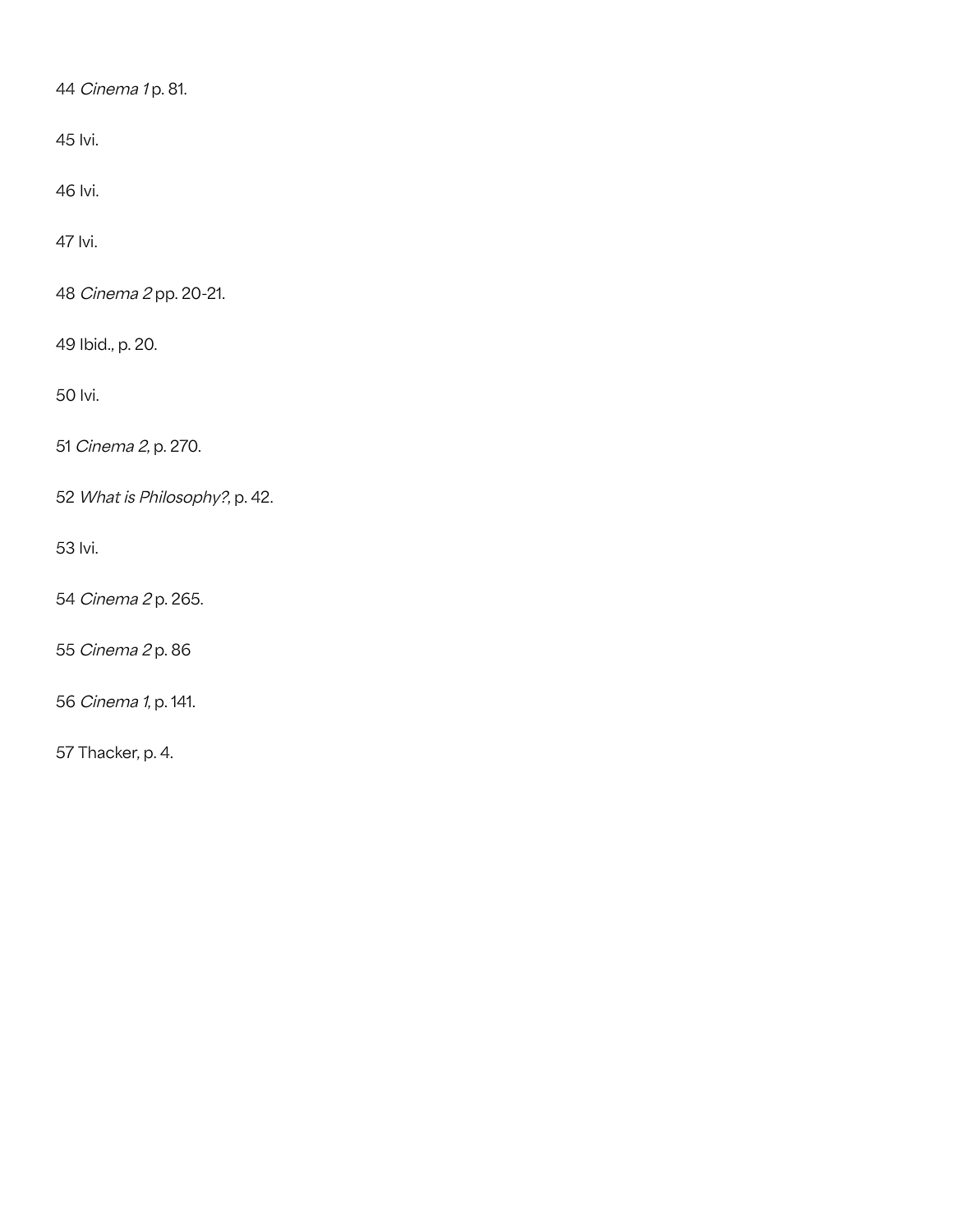$\overline{\mathcal{A}}$ 

## ARTICLES LIÉS



### F/EEL

#### Sheng-Wen Lo & Yi-Fei Chen

Posted on May 10 2022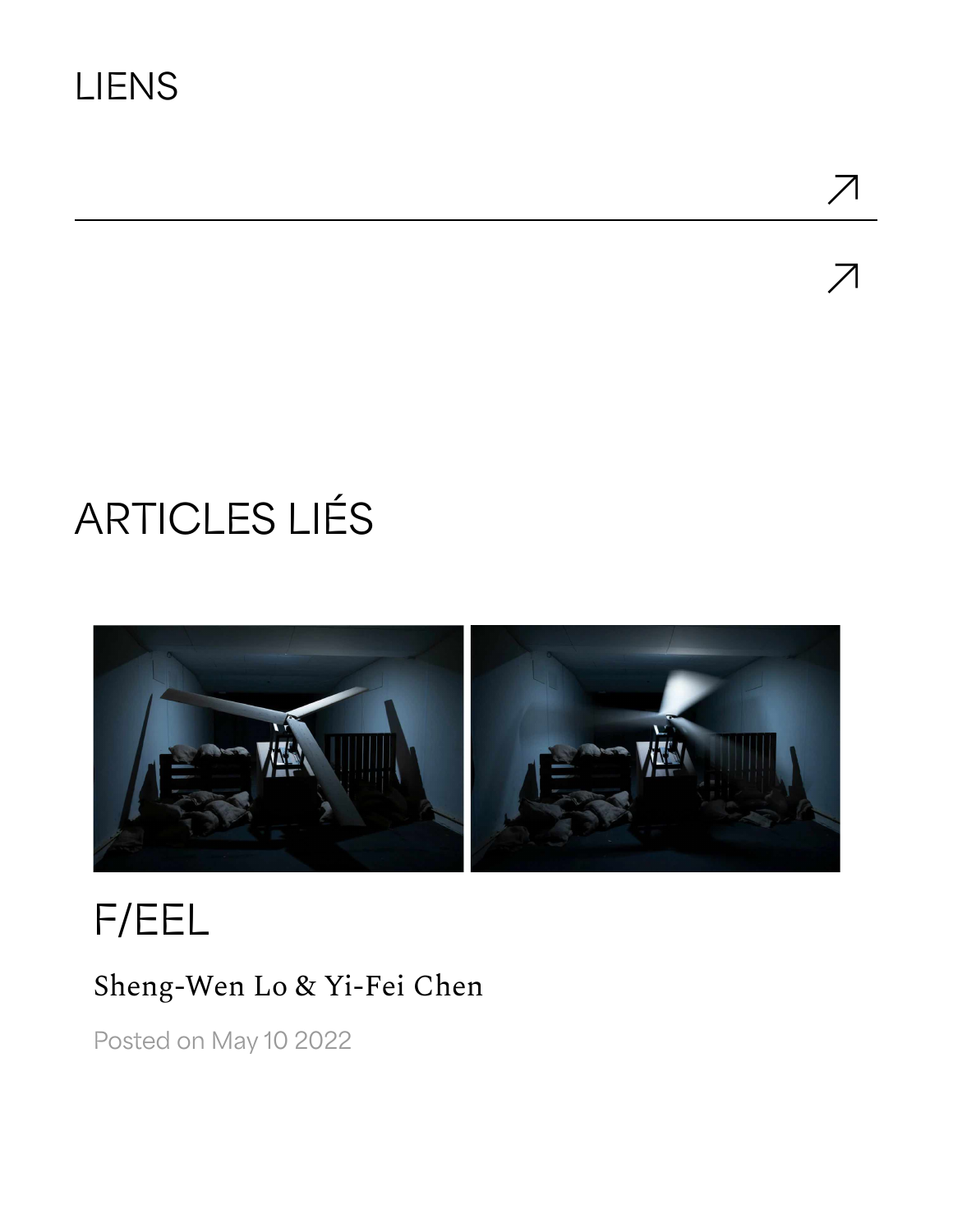



### "SCHOOLS, BANDS, HERDS": THE BECOMING-FLOCK OF HUMANS

#### Dork Zabunyan

Posted on May 10 2022